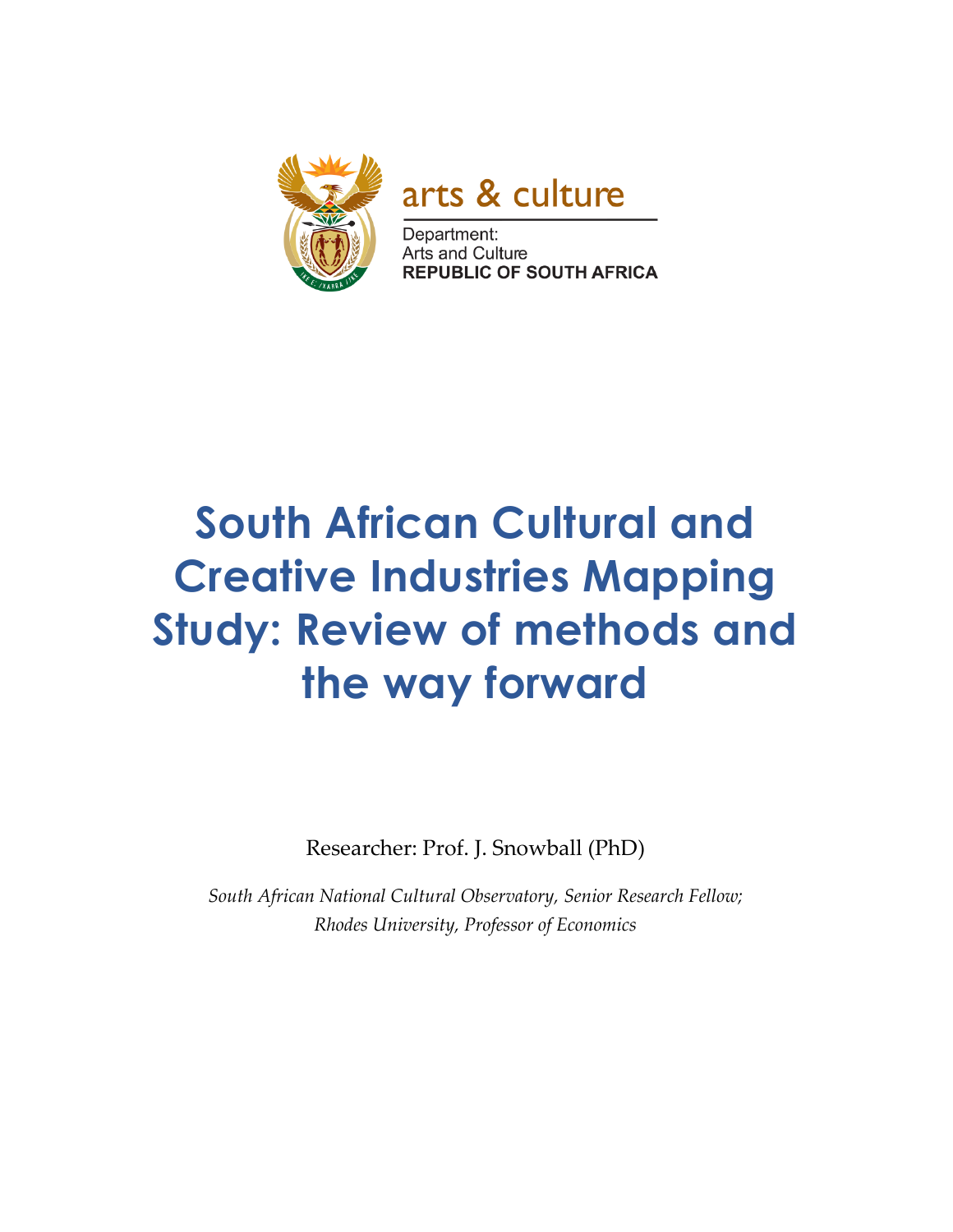South African Cultural and Creative Industries Mapping Study: Review of methods and the way forward

#### <span id="page-1-0"></span>*Summary*

Mapping studies of the cultural and creative industries (CCIs) can raise the profile of the CCIs, benchmark industry development, be used as evidence of the economic importance of the industry, and identify potential areas of growth and policy intervention. The aim of this report was to evaluate the methodology of the DAC (2014) Mapping Study, which was the first national mapping study in South Africa.

The South African study compiled a database of 24 756 CCIs, and interviewed a sample of 2 477 of them. A review of international best practice revealed that, while the use of primary data has some advantages, it is only recommended when national-level secondary data is not available or where it is completely unreliable or out of date. The report on the SA Framework for Cultural Statistics (SAFCS) (2014) showed that South Africa does have "key data sets" at national level that could be used to map the CCIs. This is also the first step in compiling a system of Cultural Satellite Accounts.

Recommendations are that (i) Data from the 2014 Mapping Study be disseminated to stakeholders in various forms; and (ii) Phase 3 of the SAFCS (populating the framework with data) should be implemented.

#### *Key Findings*  $\bullet$   $\bullet$   $\bullet$

- Mapping studies are an important way to provide evidence on the economic importance of the CCIs.
- The DAC 2014 Mapping Study was the first national mapping study undertaken in South Africa.
- Review of international best practice showed that the use of national level, secondary data has many advantages;
- The survey methodology used by the DAC (2014) study provides some useful data.
- Only 30% of respondents answered the question on monthly turnover, thus reducing the reliability of the economic impact results.
- It is also likely that younger firms, those without an online presence and who were not part of any formal associations, were under-represented.
- It is recommended that Phase 3 of the SA Framework for Cultural Statistics be implemented.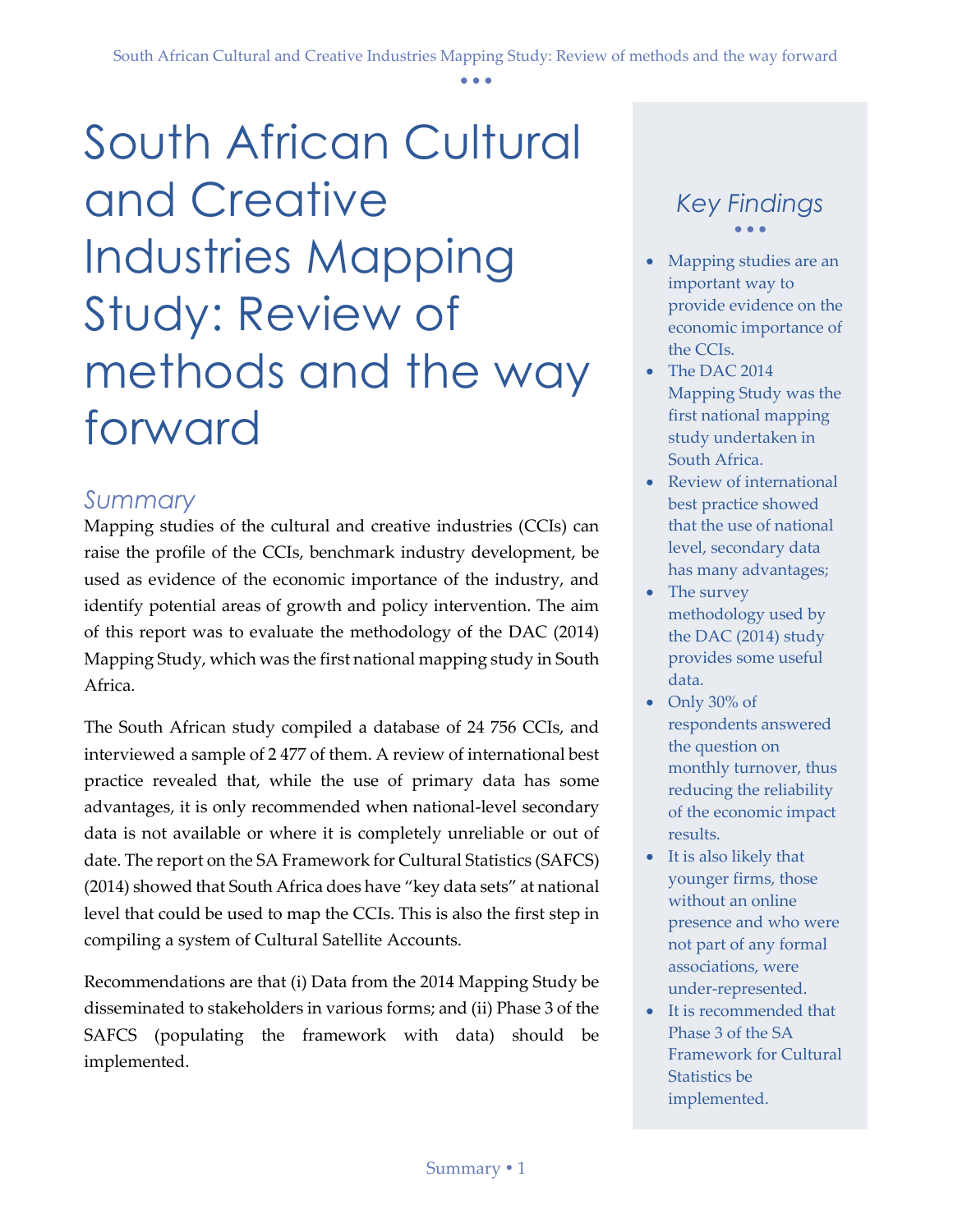### **Table of Contents**

<span id="page-2-0"></span>

| 1. |  |
|----|--|
| 2. |  |
| 3. |  |
| 4. |  |
| 5. |  |
| 6. |  |
| 7. |  |
|    |  |
|    |  |
|    |  |
|    |  |
|    |  |
|    |  |
| 8. |  |
| 9. |  |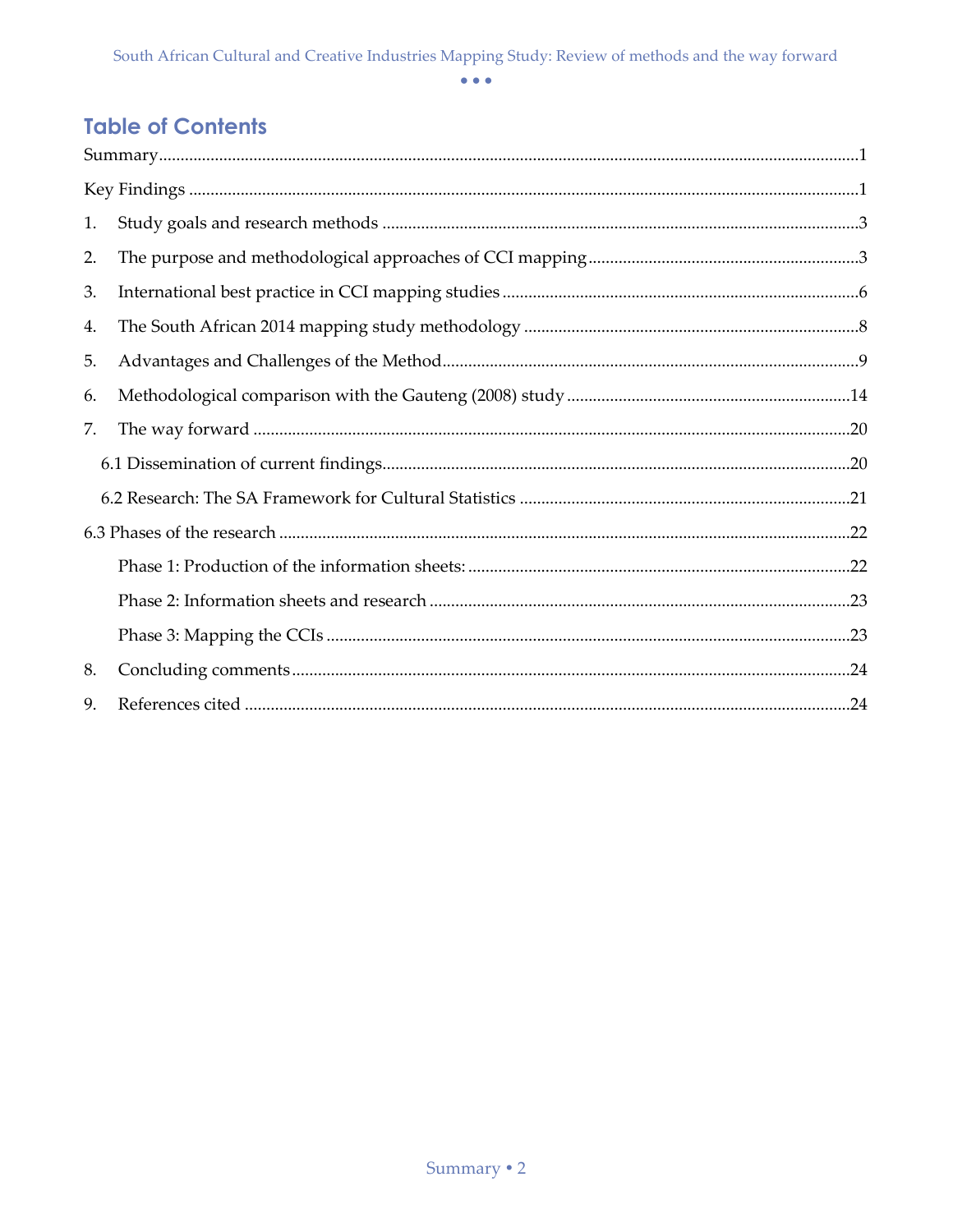### *1. Study goals and research methods*

This report was commissioned by the South African national Cultural Observatory (hereafter referred to as the "CO") in January 2016. There were three main **goals** of the study:

- (i) To review international best practice in mapping the Cultural and Creative Industries (CCIs);
- (ii) To critically evaluate and compare the methodology used in the 2014 South African CCI mapping study; and
- (iii) To suggest a way forward in terms of:
	- a. Further research
	- b. Dissemination of existing information.

#### **Research methods included**

- Extensive document analysis of:
	- o Previous studies of the Cultural and Creative Industries undertaken in South Africa
	- o International mapping studies and mapping study guides
	- o Academic articles on the development of mapping studies in the CCIs
- Additional detailed analysis of the 2014 mapping study data
- Analysis of the 2015 "South African Framework for Cultural Statistics" report.

This report is intended to guide the way in which existing information from the mapping study can be disseminated to those working in the cultural and creative industries, policymakers, and researchers. It also aims to guide the way forward for the Cultural Observatory in terms of commissioning new research that will complement the existing data set, raise the profile of the CCIs in South Africa, and provide useful information for those in the CCIs and for policy makers.

# <span id="page-3-0"></span>*2. The purpose and methodological approaches of CCI mapping*

*"Mapping studies can be of value to policy and industry as they provide core data about industries which are hard to classify and document statistically. In many cases they can be used as background justification for government support" (Higgs & Cunningham, 2008:8).*

As set out in the South African Mapping Study (2014), defining the purpose of mapping study of the Cultural and Creative Industries (CCIs) is key to determining the research methodology to be used, and the information to be produced. Mapping studies can be used:

 to give greater visibility to the sector by demonstrating both cultural and economic values generated;

 by those in the cultural and creative industries to benchmark their progress against other firms, to plan ahead in terms of marketing and distribution and to improve collaboration and networking through the identification of strategic clusters;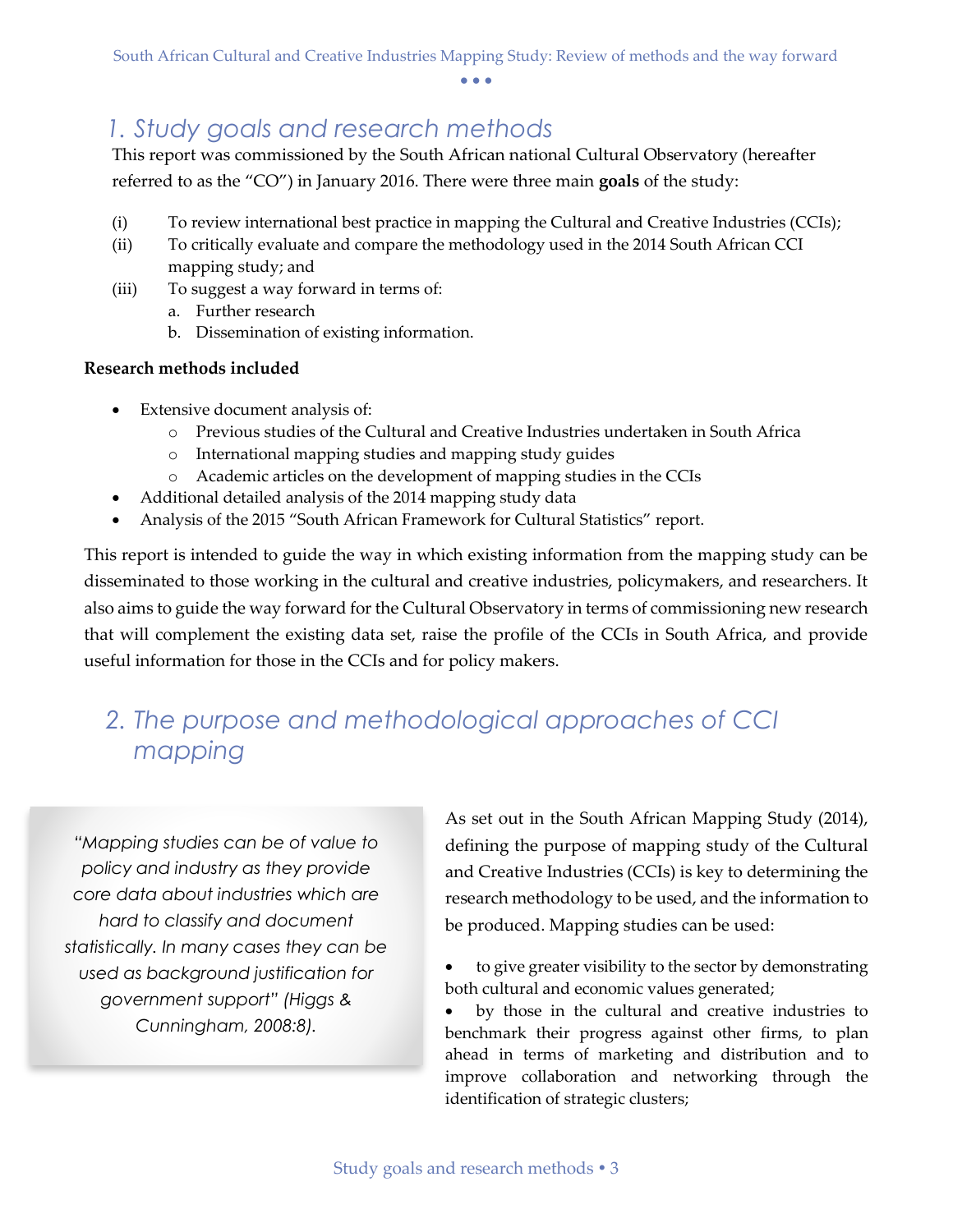- by industry organisations or institutions to lobby for support and to provide evidence of their value and economic importance;
- by government departments and policy-makers to identify areas of potential growth and development and to shape strategic interventions;
- by researchers to track progress over time and to analyse emerging developments in the sector.

Depending on the sponsor/s and areas of particular interest, the purpose of mapping studies varies widely, sometimes focusing on a whole country, or more narrowly on a specific cultural domain (UNESCO, 2009) or sub-sector of the domain. However, some of the most commonly tracked indicators include:

- Number and geographical distribution of firms in the industry;
- Firm characteristics by sub-group including industry structure (cluster analysis), legal organisation and concentration;
- Contributions to the economy (production, productivity or value added; contribution to tax);
- Employment (direct & indirect);
- Trade (exports and imports)

*"Mappings are studies aimed at diagnosing a given situation by identifying its constituent element, the relations between them and the results of such interaction. Thus mapping is not a simple description of data, but rather is an interpretation whose purpose is to contribute to the solution of problems revealed by the diagnosis or known beforehand" (Guide to Producing Regional Mappings of the Creative Industries, Republic of Colombia, 2007:6).*

The South African study followed the steps set out in the UK *Mapping the Creative Industries: A Toolkit*  (2010), shown in Figure 1. A number of objectives were listed, focused on determining the size and financial (GDP) impact of the CCIs in South Africa, as well as their contribution to employment and other characteristics. The main aim was to conduct: "A study that will map or review the cultural industries sector in South Africa…to provide DAC (as well as civil society) with insights on core issues that impact on the

creative industries sector" (DAC National Mapping Study, 2014:9). The purpose of the study was to develop a set of CCI indicators that could be used to identify the needs of the sector and to implement policy. According to the Colombian Guide (2007:9), mapping studies based on national statistics can also be an important step in the construction of a system of Cultural Satellite Accounts (CSA).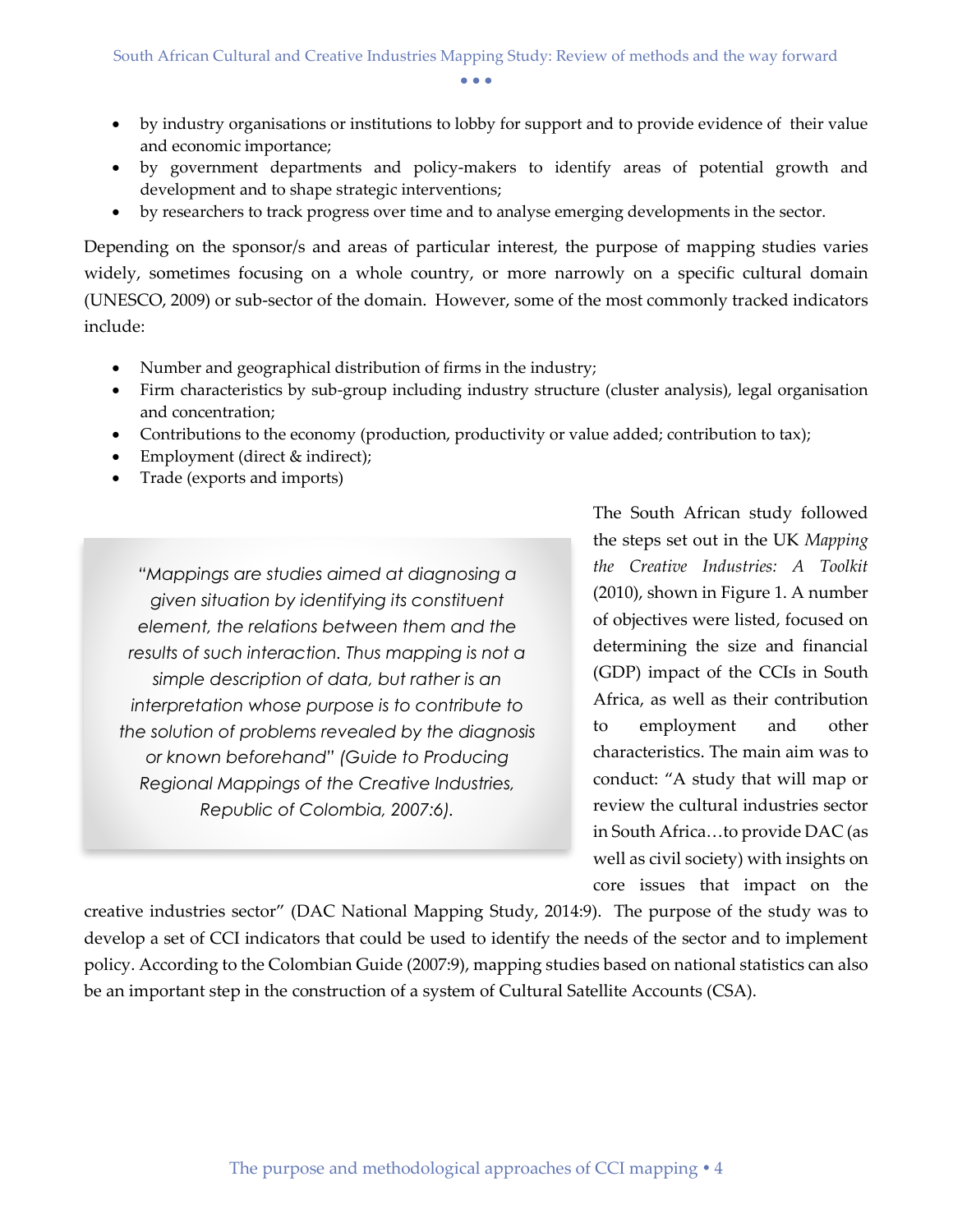South African Cultural and Creative Industries Mapping Study: Review of methods and the way forward

 $\bullet$   $\bullet$   $\bullet$ 



*Figure 1: Steps in planning a mapping study (Source: British Council, 2010:13)*

An important part of any mapping study is to define the CCIs. As the UK *Toolkit* (2010) points out, there are a number of ways of doing this, all of which are currently debated. While the UNESCO Framework for Cultural Statistic (UNESCO, 2009) provides a broad overview (see Figure 2) it is seldom implemented directly, often because of the lack of detailed statistical data within various national statistical systems.

While the purpose of this report is not to review the various definitions of the cultural and creative industries, it is important to note that decisions made about such definitions will have far-reaching impacts on future research and policy formation.



*Figure 2: UNESCO Cultural Domains*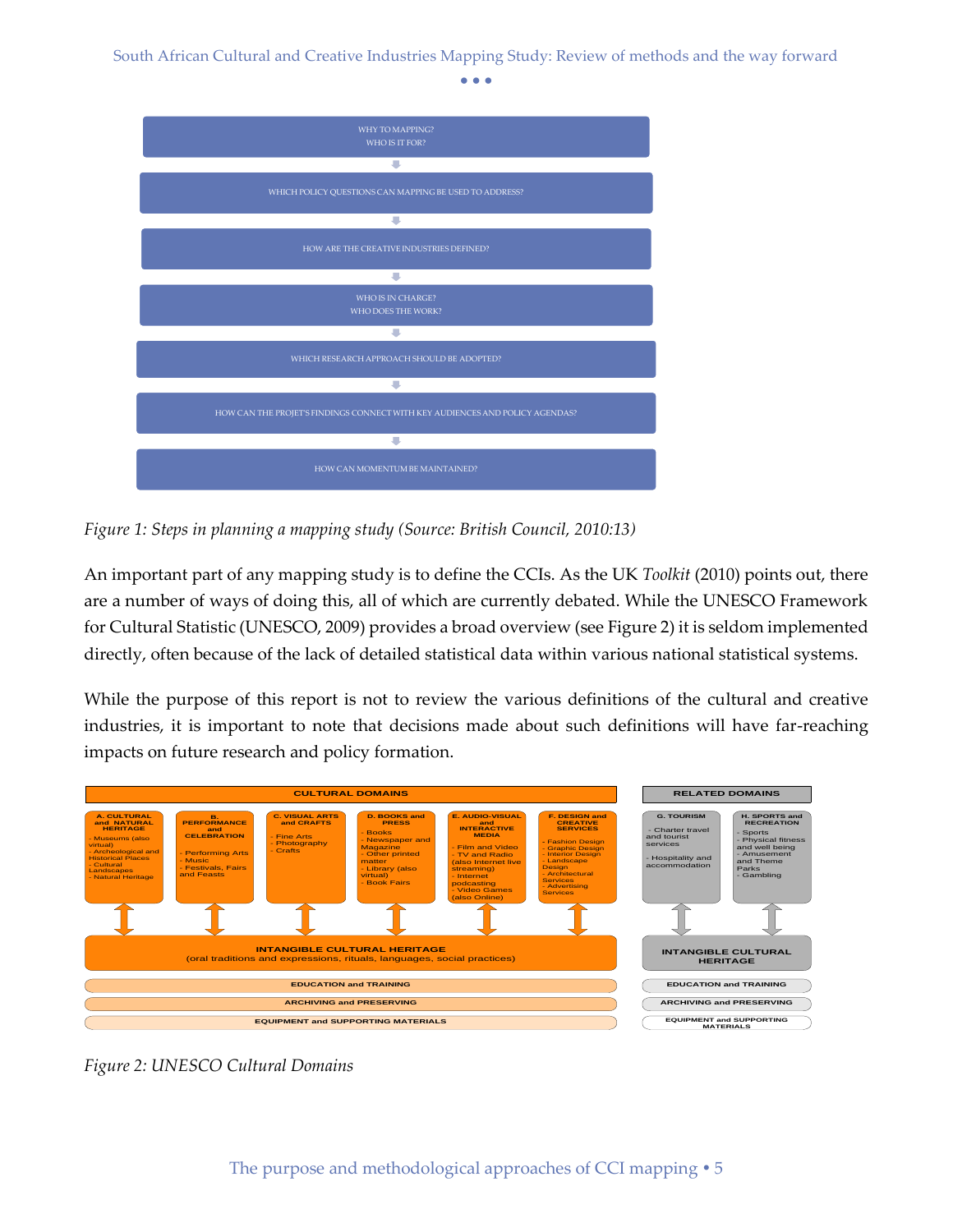### <span id="page-6-0"></span>*3. International best practice in CCI mapping studies*

All the mapping studies and guides reviewed for this report (Table 1) recommended the use of national level secondary data as the first step in mapping the CCIs. Only where there was a complete lack of such data (often when a very specific sub-sector or event was being studied), or where the data was entirely unreliable or out of date, were other data sources recommended. These first included other CCI institutions, such as labour unions and NGOs, before collection of primary data was considered. The collection of primary data was only discussed with reference to regional mappings or to case studies of specific industries or events. The Colombian guide (2007:50) also suggests that primary data collection can be useful for qualitative studies of, for example, industry operation in a specific cluster, and/or as complementary data to a national quantitative study using secondary data. Such studies can use surveys of CCIs, but also interviews and focus group discussions with key stakeholders. To reduce costs, they suggest providing an online "self-registration" option for CCIs, as was used in the cultural map of Chile. One of the most important problems faced when using primary data for mapping studies that include an estimate of economic impact is the estimation of the "universe" or population. If the size and characteristics of the CCIs are unknown, there is a risk that the size of the sector will be under- or overestimated and that the sample will be biased.

| Country                 | Report                                                                                      | Year | Data collection method used/recommended                                                                                                                                                                                                                                                                    |  |
|-------------------------|---------------------------------------------------------------------------------------------|------|------------------------------------------------------------------------------------------------------------------------------------------------------------------------------------------------------------------------------------------------------------------------------------------------------------|--|
| <b>USA</b>              | Arts and Cultural<br>Production<br>Satellite Account                                        | 2015 | Quantitative data from national statistical offices such as<br>Arts and Cultural Production Satellite Account (ACPSA),<br>U.S. Bureau of Economic Analysis, Tourism Satellite<br>Accounts, US Census.                                                                                                      |  |
| Republic of<br>Colombia | Guide to<br>Producing<br>Regional<br>Mappings of the<br>Creative<br>Industries              | 2007 | Recommended use of available quantitative secondary<br>information from (i) official national government statistics<br>and (ii) professional associations and previous surveys.<br>Primary information collection only recommended if data<br>from these sources not available/reliable.                   |  |
| Global                  | <b>Cultural Times:</b><br>The First Global<br>Map of Cultural<br>and Creative<br>Industries | 2015 | Quantitative data from national statistics, market research,<br>existing CCI studies and industry reports, supplemented<br>by interviews with "stakeholders and experts".                                                                                                                                  |  |
| UK                      | Mapping the<br>Creative<br>Industries: A<br>Toolkit                                         | 2010 | Quantitative data from government national and regional<br>statistical offices is recommended. If reliable data is not<br>available, explore non-governmental statistics (trade<br>associations, industry bodies, trade publications, online<br>networks etc.). If these are not available, compilation of |  |

|  | Table 1: Review of International Mapping Studies |  |
|--|--------------------------------------------------|--|
|  |                                                  |  |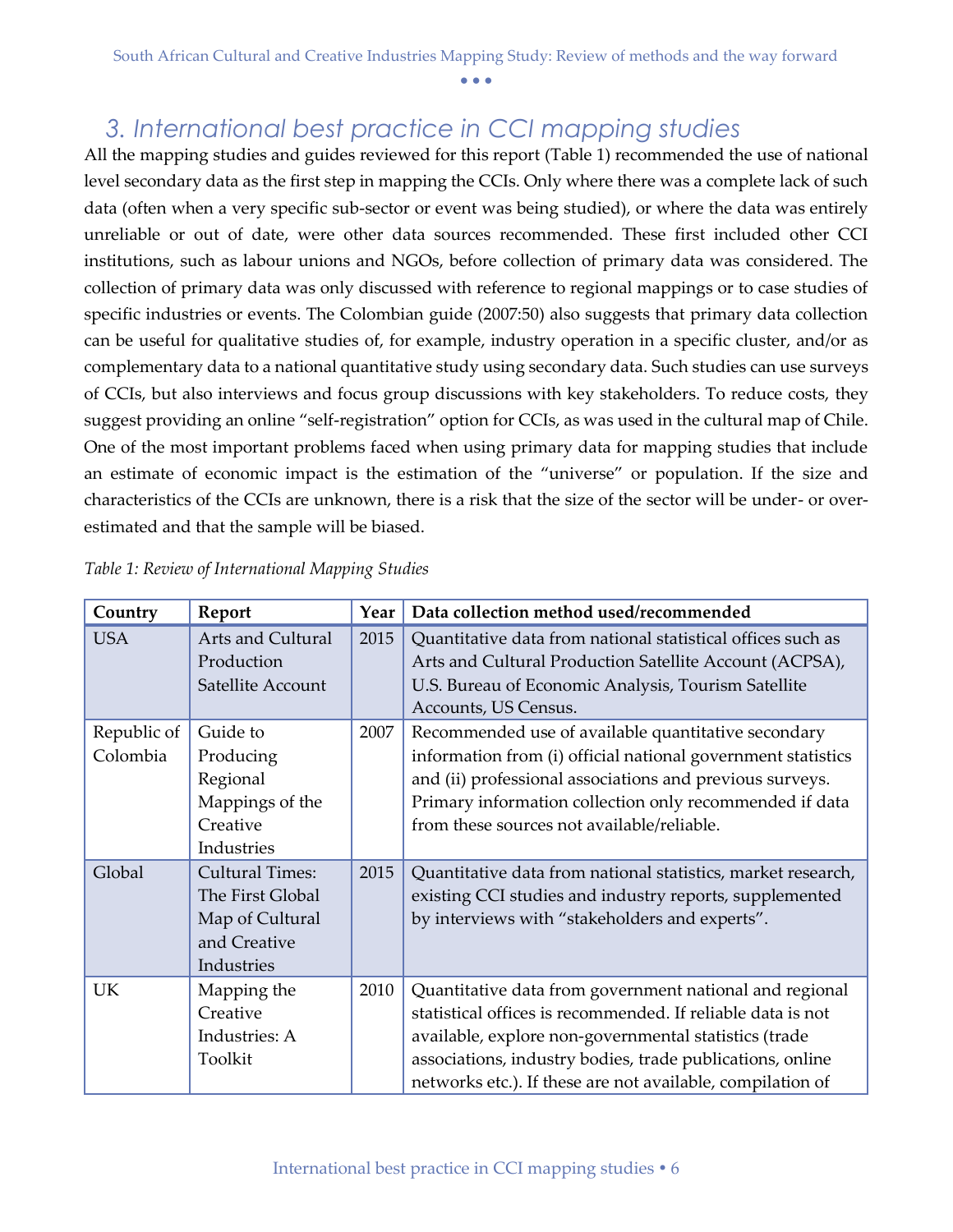|           |                   |      | primary data should be explored. If this is not feasible (it is |  |
|-----------|-------------------|------|-----------------------------------------------------------------|--|
|           |                   |      | very costly), qualitative methods are suggested.                |  |
| Argentina | Atlas Cultural de | 2014 | Quantitative study as part of "Cultural Information             |  |
|           | la Argentina.     |      | Systems" also incorporating Cultural Satellite Accounts.        |  |
|           |                   |      | Made use of both primary sources, such as surveys of            |  |
|           |                   |      | specific sectors conducted by SInCA (e.g. National Survey       |  |
|           |                   |      | of Reading, the National Survey Cultural consumption), as       |  |
|           |                   |      | well as national government statistics from the Bureau of       |  |
|           |                   |      | National Accounts of the National Institute of Statistics       |  |
|           |                   |      | and Census. Supplementary, region-specific data was             |  |
|           |                   |      | obtained from other government agencies and business            |  |
|           |                   |      | associations.                                                   |  |
|           |                   |      |                                                                 |  |

Some regional or city mapping studies make use of a different framework entirely and can provide detailed information not only on quantitative economic indicators, but also on "Community Identity Mapping- exploring", which includes "intangible cultural resources - the unique histories, values, traditions and stories that combine to define a community" (Dryden Cultural Mapping, 2015). Such micro approaches can produce detailed cultural maps (see figure 3) that provide useful local-level information on the non-profit sector as well. These studies mostly make use of primary data collection through questionnaires (online and hardcopy), community and business forums, local institutions and online directories (Cultural Mapping Guide for Small Towns, Canada, 2012).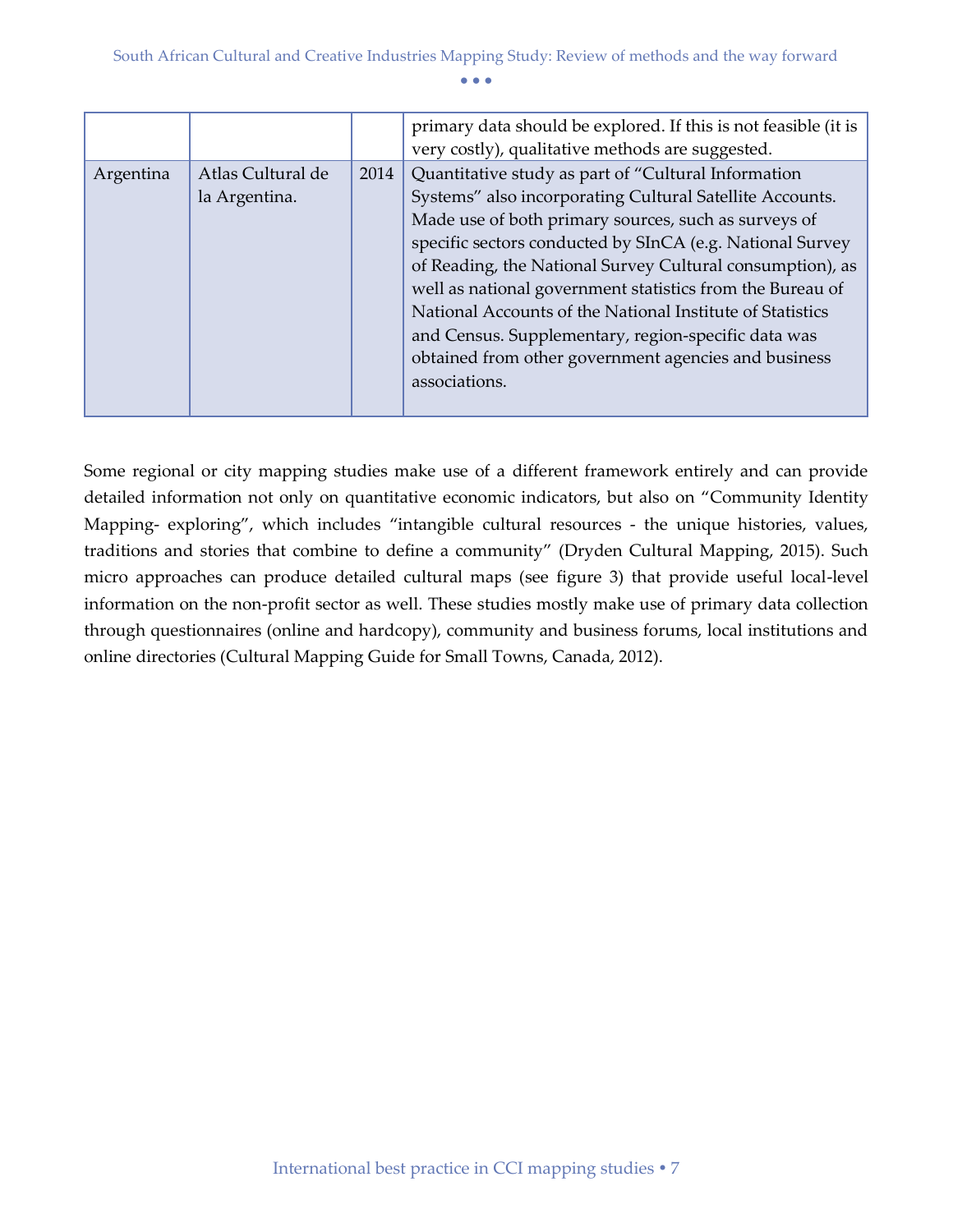

*Figure 3: An example of a detailed local-level cultural mapping study (Source: Dryden Cultural Mapping, 2015)*

### <span id="page-8-0"></span>*4. The South African 2014 mapping study methodology*

The 2014 South African CCI mapping study followed an almost unique methodological approach: The use of primary data, from the outset, to attempt a first-round national map of the industry. The method consisted of two main approaches:

- (i) The construction of a **database** of 24 756 CCIs in South Africa, including the business name, business type, UNESCO domain, description, contact details and location of each organisation; and
- (ii) Extensive **interviews** (face to face and telephonically) with a sample of 2 477 CCIs to collect information on turn-over, employment, markets, funding sources, challenges, opportunities and many other variables.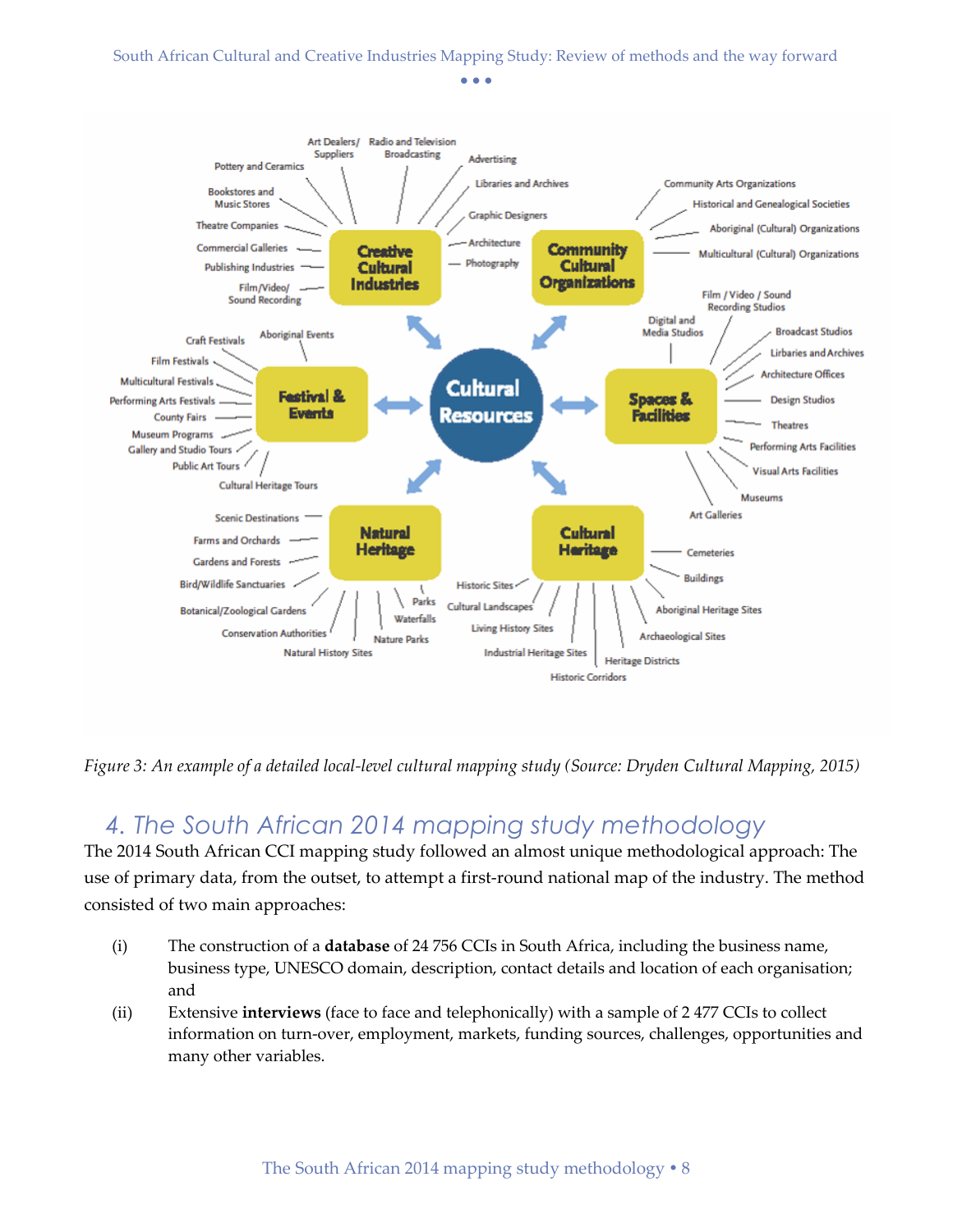South African Cultural and Creative Industries Mapping Study: Review of methods and the way forward

 $\bullet$   $\bullet$   $\bullet$ 



For the construction of the database, online searches and existing databases were utilized. Key CCI institutions were contacted and data requested, as were key media publications, some of whom could not share membership details directly, but who contacted their members and invited them to participate. Each entry was verified either online, or by telephone. Those contacted by telephone were also asked if they could identify other CCIs that could be included (snowball sampling).

Using a sophisticated telephonic interview system, a "random" sample of those in the database was selected to participate in interviews. However, since Plus94 reports that, presumably because of time constraints, telephone interviews were conducted while the database was being assembled. This means that those firms that were added to the database first were more likely to be selected than those added later on, causing potential bias.

The study method continues a trajectory of regional studies that began in 2006, as a result of a collaboration between DAC, the British Council and the provincial governments of the Western Cape and Gauteng. These regional reports also used online searches, data obtained from industry bodies, sector associations and interviews with key stakeholders to derive the "universe" of the CCIs in the province. This was followed by a survey of a stratified, random sample to collect primary data from the CCIs themselves.

# <span id="page-9-0"></span>*5. Advantages and Challenges of the Method*

Mapping study guides agree that collection of primary data can provide useful insights into the CCIs, and can avoid some of the problems associated with secondary data, such as double counting or over-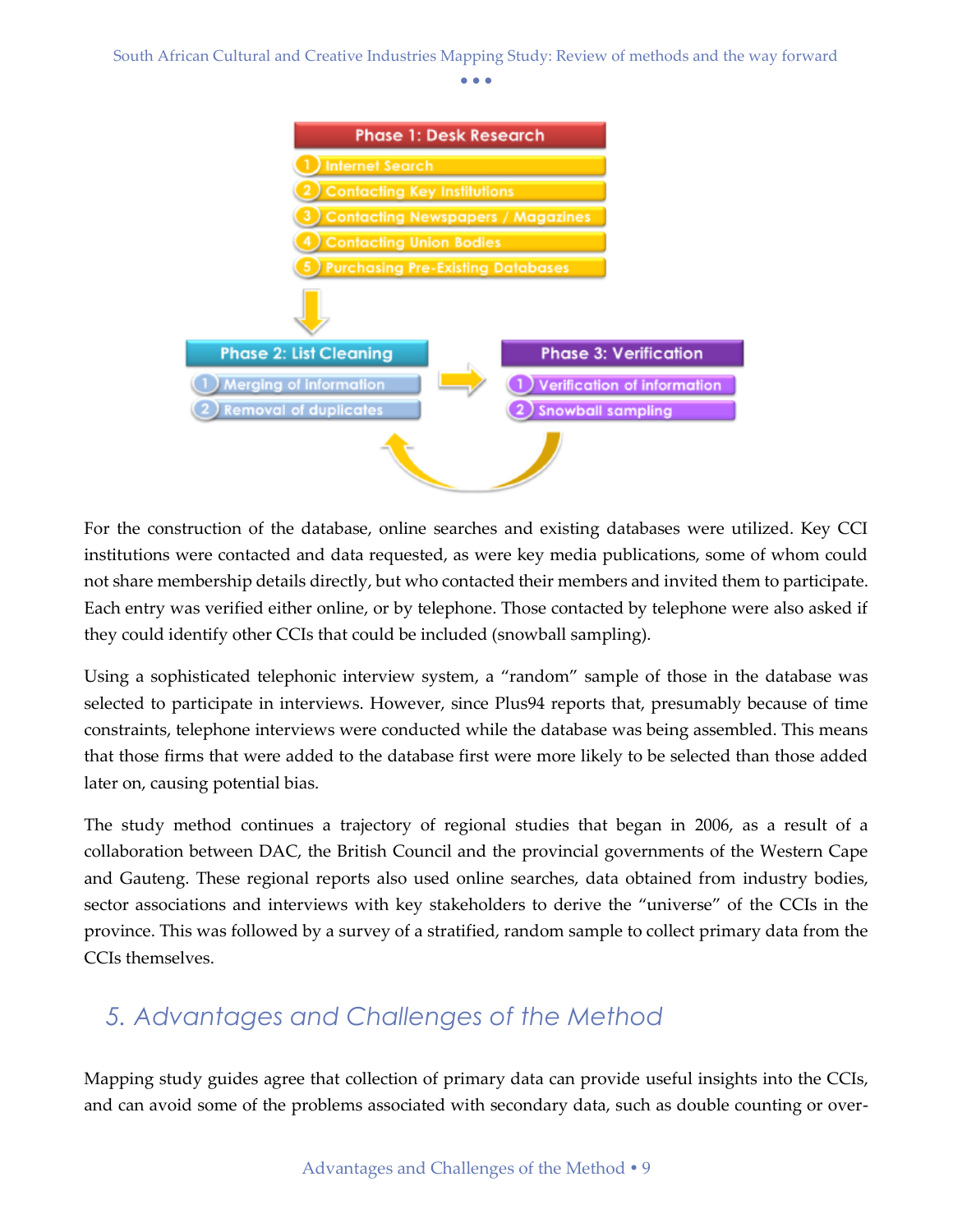estimated of CCI activity because national statistical categories are too broad to focus directly on CCIs. Interviews with CCI firms are also the only way to collect qualitative information on the opinions of those working in the industry, especially information on challenges and opportunities faced by the sector.

As pointed out in the Gauteng (2008) report, the decision to make use of primary survey data, rather than national statistics, was motivated by several key challenges associated with national data. In particular, "The key challenge is the inability of official statistics to keep pace with the rapid changes and consequent classification problems that occur in the creative industries" (Gauteng Mapping Study, 2008).



*Figure 5: Characteristics of Visual and Performing Arts Sub-Groups (Source: Own analysis of DAC 2014 Mapping Study data)*

The 2014 DAC Mapping Study thus provides very useful cross-sectional interview data on the CCIs in South Africa from the point of view of those in the industry itself (examples of detailed sub-group analysis is provided in Figures 5 and 6). The detailed description of each firm, including their domain, sub-domain, age, employees (including demographic information such as race, age, employment level and educational attainments), allows analysis of each sub-group, and can provide useful, nuanced information to both those in the industry and policy makers. This level of detailed information cannot be obtained from other sources.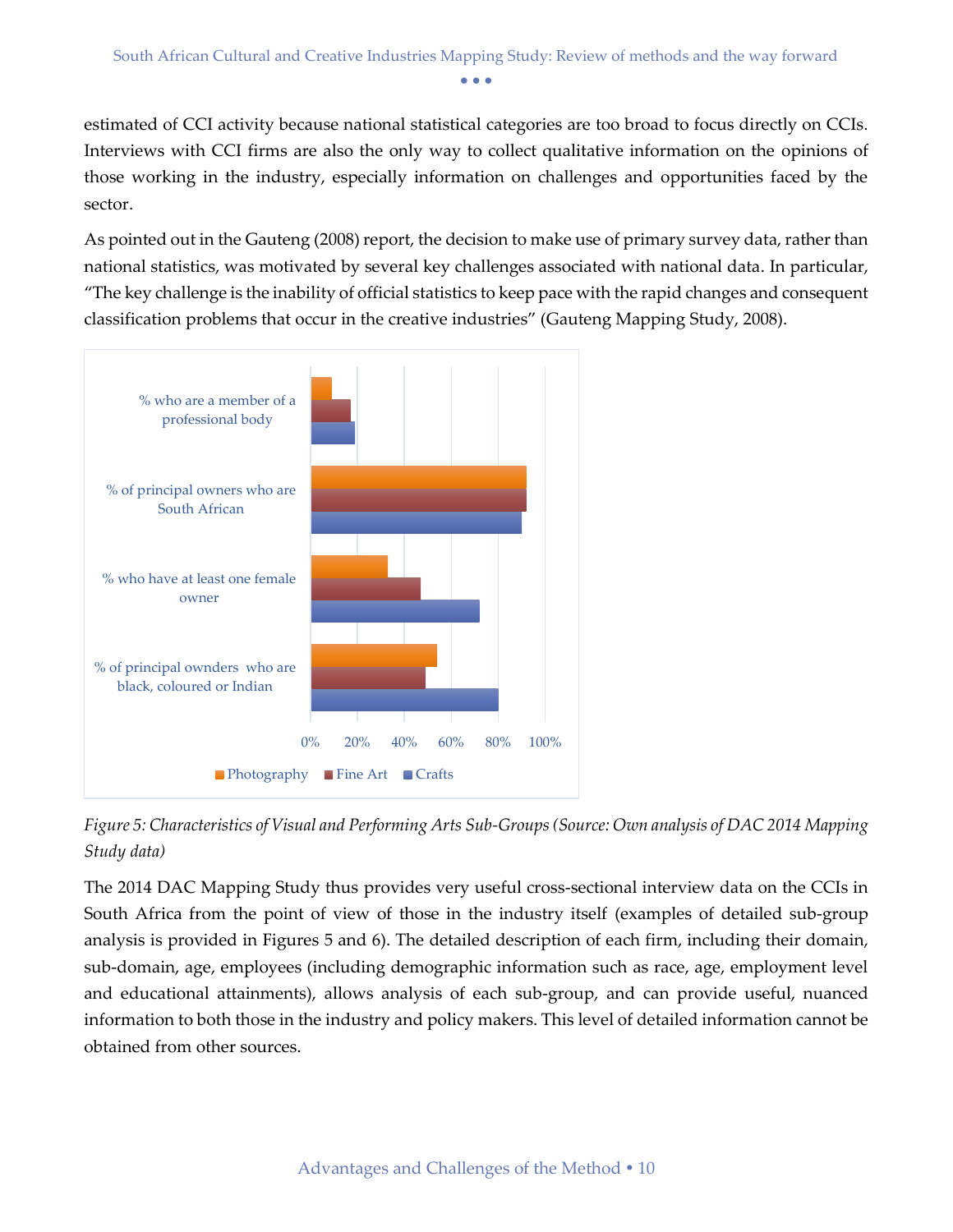#### South African Cultural and Creative Industries Mapping Study: Review of methods and the way forward

 $\bullet$   $\bullet$   $\bullet$ 



*Figure 6: Characteristics of Employees in Visual and Performing Arts Sub-Groups (Source: Own analysis of DAC 2014 Mapping Study data)*

While the primary data method has some advantages, there are a number of limitations to the method, some of which are pointed out in the 2014 report itself.

Firstly, the 2014 study notes that the CCI database that was compiled is likely to be an underestimate of the true size of CCIs in South Africa because (i) some industry organisations were unable, or unwilling, to share the details of their members and (ii) "many informal, unregistered entities may not have been captured" (DAC National Mapping Study, 2014:21). To account for this, the study estimated an undercount of between 10% and 30%. While the latter problem is also a limitation of using secondary data (perhaps even more so), the use of national level data collected via tax receipts and labour force surveys is likely to give wider coverage and more reliable data.

In terms of the interviews on which most of the analysis, including the economic impact component, is based, only about 10% of CCI firms contacted were willing to participate, and not all these were willing to answer all the questions (DAC National Mapping Study, 2014:22).

Low response rates are a problem in any survey research method, but can be especially problematic if a particular group is under-represented. For example, the report notes that it was "very difficult" to get non-South Africans to participate in the research.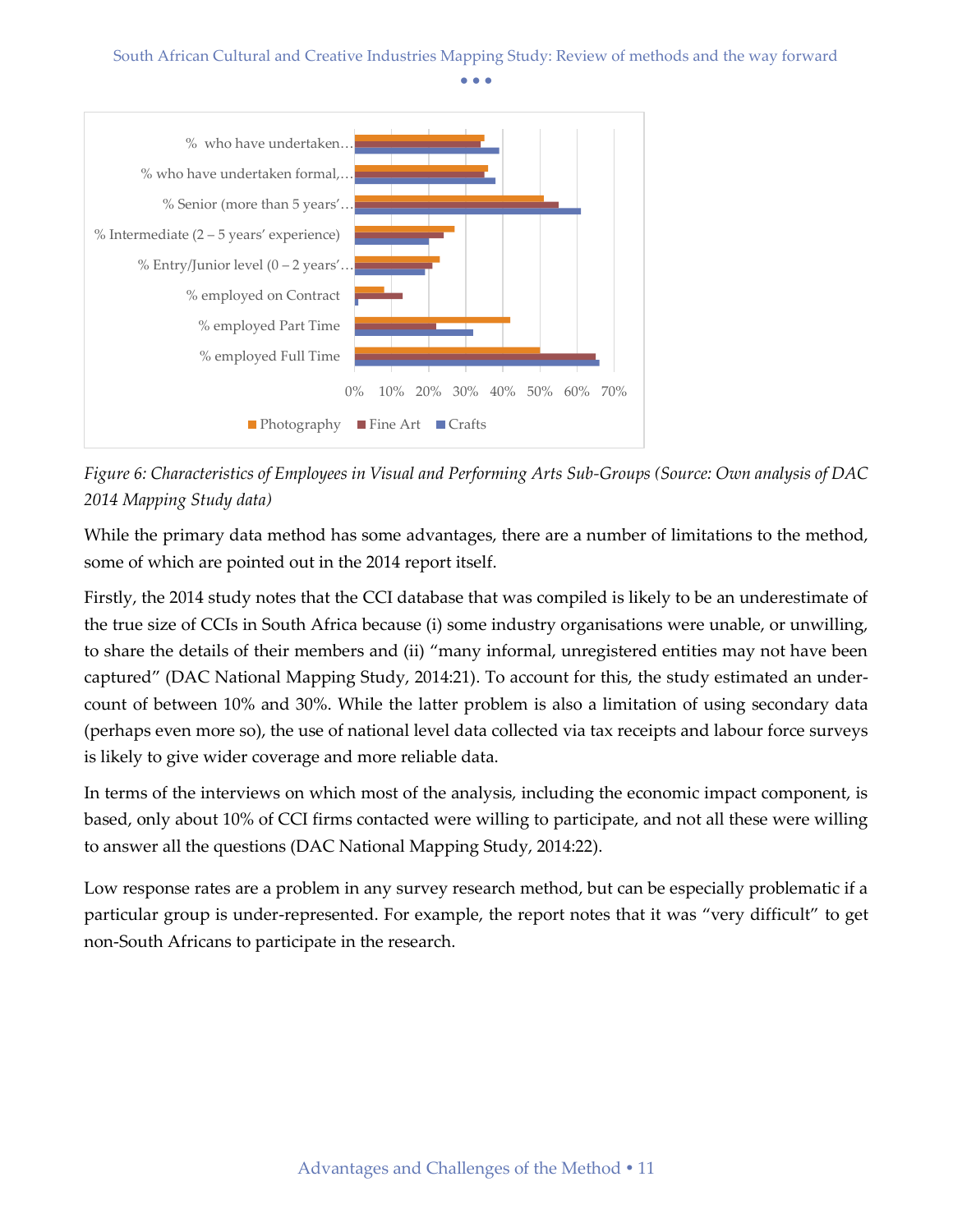

*Figure 6: Percentage of South African CCIs in each age category (Source: DAC National Mapping study, 2014:52)*

Another indication that the sample was somewhat biased is the high average age of CCIs in the sample (13.61 years), despite the fact that (i) most CCIs internationally, and in South Africa, are small firms; and (ii) small, medium and micro businesses in general are known to have a high failure rate in the first five years of operation, thus resulting in a young average age of firms in such industries. Of the CCIs surveyed, 27% were one-person businesses, and a further 34.2% had between 2 and 5 employees.

Compare these results to a general survey of small businesses in South Africa (FinScope, 2010), which

"The lack of a comprehensive population list of creative sector organisations is a limitation in this research. It is unlikely that the databases compiled for this project are exhaustive. Furthermore, they are likely to undercount those individuals or organisations that are informal, small, part-time and do not belong to a representative body" (DAC National Mapping Study, 2014).

found that 41% of small businesses were in their start-up phase (less than 2.5 years old), and a further 21% were between 2.5 and 5.5 years old. In the Cultural and Creative industries, characterised mainly by SMMEs, the average age would thus be expected to be much younger. This suggests that the methodology used to compile the database may have under-represented newer CCI start-ups (who did not yet have a

strong online presence, who were not part of formal industry associations, and were not known to others in the industry and so also not captured by the snowball sampling). These limitations are specifically mentioned in the Gauteng regional mapping report (2008), which also points out that the impact of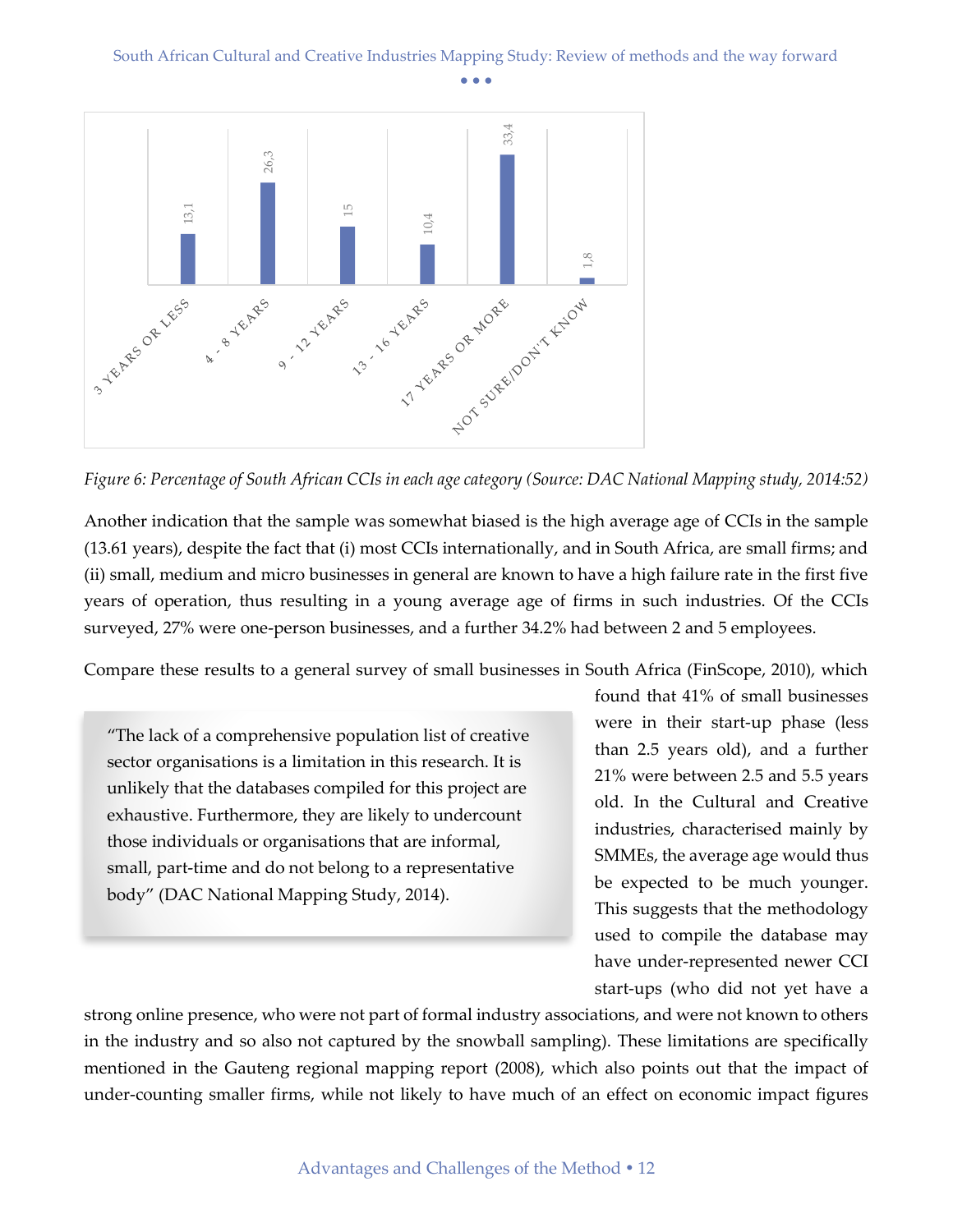(because larger firms contribute most to GDP), may significantly under-estimate employment in the sector.

The UNESCO Framework for Cultural Statistics (2012) also acknowledges the difficulty of capturing small firms, particularly those in developing countries, who are operating in the informal sector. A study in Mali (2008) on the "Economy of Culture" found that the informal economy in the cultural sector made up 85% of the economic value generated by the CCIs (as compared to an average of 57% for the rest of the economy).

Another limitation of the survey method is that the information is self-reported, that may be over or under reported, either because of human error in estimation, or because of some deliberate strategy, such as avoiding tax (DAC National Mapping Study, 2014:22).

One of the most important pieces of self-reported information collected was the monthly turnover or income of CCIs in the interview sample, which was used in the calculation of the economic impact of the industry. However, only 741 (30%) of the sample provided this information, only 654 of which gave values great than zero. The range was enormous, with a maximum value of R950 000 and a minimum of R200 per month. The average value (excluding those with zero turnover) was R32 755 per month, but the median was R7000. Working with such a small data set, with such large variance, can result in less reliable results, especially when the data is further divided into the different domains and sub-groups.

International mapping study guidelines and studies agree that the use of official government data, while sometimes not very specific to CCI categories and with its own potential reliability problems, can provide a number of benefits not available through the collection of primary survey data. These include:

- The ability to conduct international comparisons, especially if the International Standard Classification codes are used for the identification of Industries, Occupations and Products;
- The ability to track changes in the CCIs over time, since government data is collected annually and sometimes even more frequently;
- The ability to track indicators such as industry concentration, gross value added and international trade in cultural goods and services.

In addition, the use of existing secondary data is likely to be much more cost effective than the collection of primary survey data, have wider coverage, and does not rely solely on self-reported financial figures.

Higgs and Cunningham (2008) also point out that creative people may be employed in non-creative industries. By making careful use of industrial classification and labour force survey data, they show that studies that do not take this kind of employment into account may have under estimated the employment impact of the CCIs by up to 40%. The "Creative Trident" approach to CCI employment includes and can distinguish between:

"Workers with a cultural profession working in a cultural sector (e.g. an artist in an opera);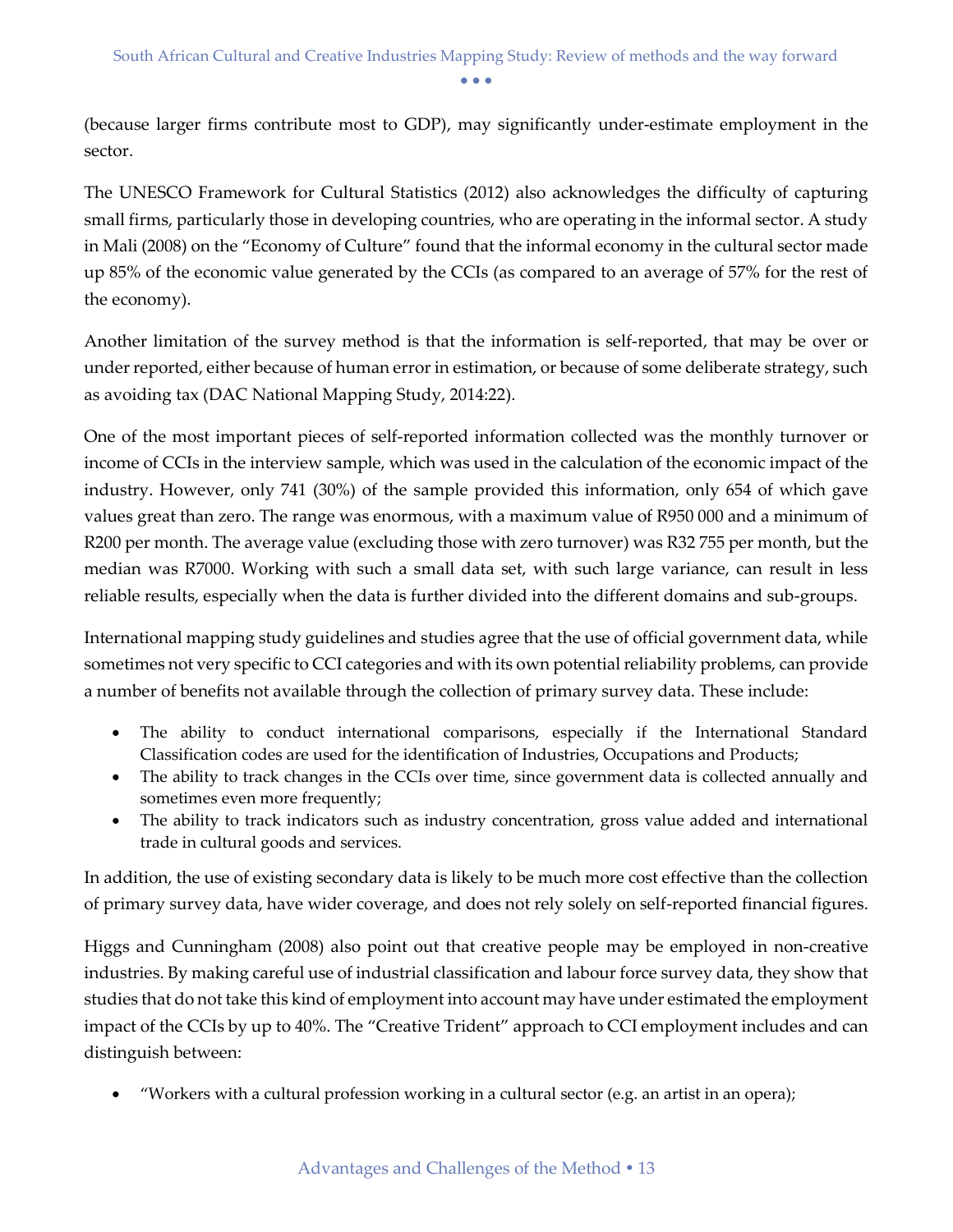- Workers having a cultural profession but working outside the cultural sector (e.g. a designer in a car industry);
- Workers having a non-cultural profession and working in the cultural sector (e.g. a secretary in a film production company)" (Higgs and Cunningham, 2008:15).

The approach can also be applied to the value of the annual income generated by each of these groups of workers and their impact on the economy, as well as having the ability to track changes in CCI workforce composition over time.

# <span id="page-14-0"></span>*6. Methodological comparison with the Gauteng (2008) study*

One way of examining the methodological soundness of a research project is to compare it to the results of similar research that has been undertaken in the same region or country. The DAC (2014) study is the first national level mapping study of the CCIs in South Africa, but there are some regional CCI mappings. One of the most comprehensive is the study done in Gauteng (2008), which was undertaken jointly by Wits University in collaboration with the British Council. This section of the report compares the methods and some results of the DAC (2014) study and the Gauteng (2008) study.

Although the two studies used quite similar methods in terms of defining the population of CCIs and the focus of their interviews, they are not directly comparable. This is mostly because the Gauteng study was conducted before the UNESCO Framework for defining Cultural Domains (2009) was published and the study thus used a somewhat different classification system.

As shown in Table 2, there is considerable overlap between the categories used for classification of the CCIs between the two studies. There are, however, a few areas where there is no, or limited correlation. One of the largest is under UNESCO category F: Design and Creative Services. The Gauteng study does not include Landscape Design, Architecture or Advertising. Since these are the more commercial CCIs firms, they tend to be larger and also to have higher than average turnover, resulting in a considerable difference in the two studies in this Domain.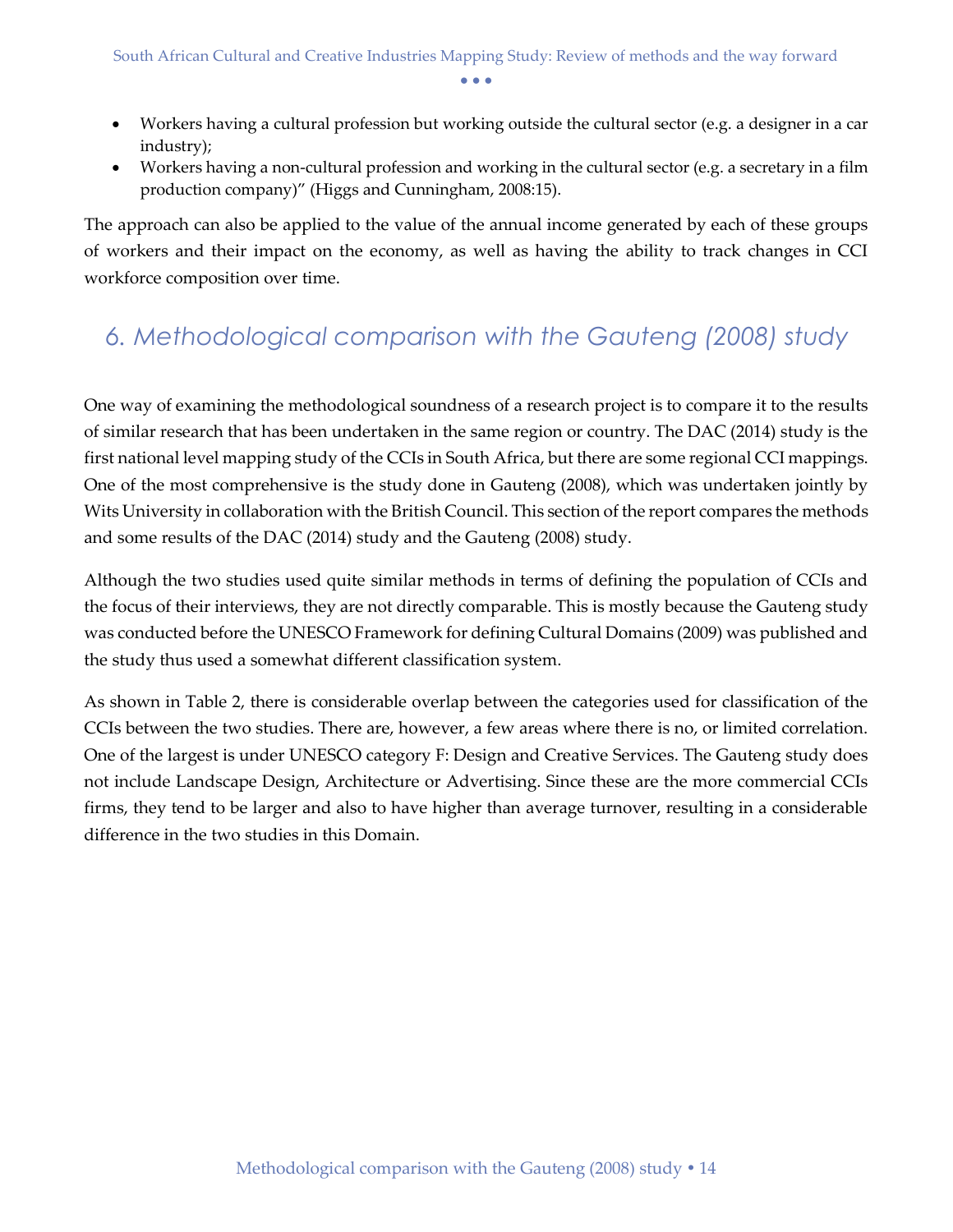| <b>UNESCO Cultural Domains</b>                                                                                                                                                                                                          | <b>Gauteng Study</b>                                                                                                                                                                                                                                                                                                                                                            |
|-----------------------------------------------------------------------------------------------------------------------------------------------------------------------------------------------------------------------------------------|---------------------------------------------------------------------------------------------------------------------------------------------------------------------------------------------------------------------------------------------------------------------------------------------------------------------------------------------------------------------------------|
| A. Cultural & Natural Heritage: Museums,<br>Archaeological and Historical Places,<br>Cultural Landscapes and Natural Heritage                                                                                                           | 3. Cultural tourism & Heritage: Tangible<br>heritage, built heritage, musical and audio-<br>visual heritage, textiles and clothing, Natural<br>heritage, reserves, fauna & flora. Related<br>activities included libraries and archives,<br>tourist information provision, transportation,<br>accommodation, restaurants, sale of heritage<br>at auction, galleries and stores. |
| B. Performance & Celebration: Performing<br>arts, Festivals, Feasts & Fairs, Music (live<br>& recorded performance, composition,<br>digital music, musical instruments)                                                                 | 7. Music: Including creators, publishers,<br>recorder companies, manufacture, broadcast,<br>education & training and funders.                                                                                                                                                                                                                                                   |
| C. Visual Arts & Crafts: Fine Art, Crafts<br>(including decorative crafts and<br>commercially produced crafts with a<br>"traditional character"), Photography<br>(including exhibition spaces)                                          | 8. Performing arts<br>2. Craft: Origination, design & production of<br>traditional art, designer goods, craft art,<br>functional wares and souvenirs.<br>10. Visual arts: Fine arts, photography &<br>support industries (galleries, curators,<br>editors, critics).                                                                                                            |
| D. Books and Press: Books, Newspapers,<br>Periodicals (includes electronic or virtual<br>forms, such as e-books), Libraries and<br><b>Book Fairs</b>                                                                                    | 9. Print media (newspapers, magazines) and<br>Publishing (books, but developing into<br>online publishing); Also includes retail<br>(bookshops, online distribution)                                                                                                                                                                                                            |
| E. Audio-Visual & Interactive Media:<br>Radio, Television & Internet<br>broadcasting/live streaming, Interactive<br>Media (Video Games and Online Games;<br>Websites related to social media). Not<br>including software and computers. | 1. Audio-Visual: Film, TV & Radio<br>(including generation of content, production<br>& distribution); Media-related activities;<br>Specialised education & training and other<br>support services.<br>6. Multimedia: Computer technology,<br>animation and multimedia companies.                                                                                                |
| F. Design & Creative Services: Fashion,<br>Graphic & Interior Design, Landscape<br>Design, Architecture & Advertising<br>Services.                                                                                                      | 4. Design: Industrial design, Graphic design,<br>Interior design (Not including Software<br>design).<br>5. Fashion design                                                                                                                                                                                                                                                       |

*Table 2: A comparison of CCI definitions*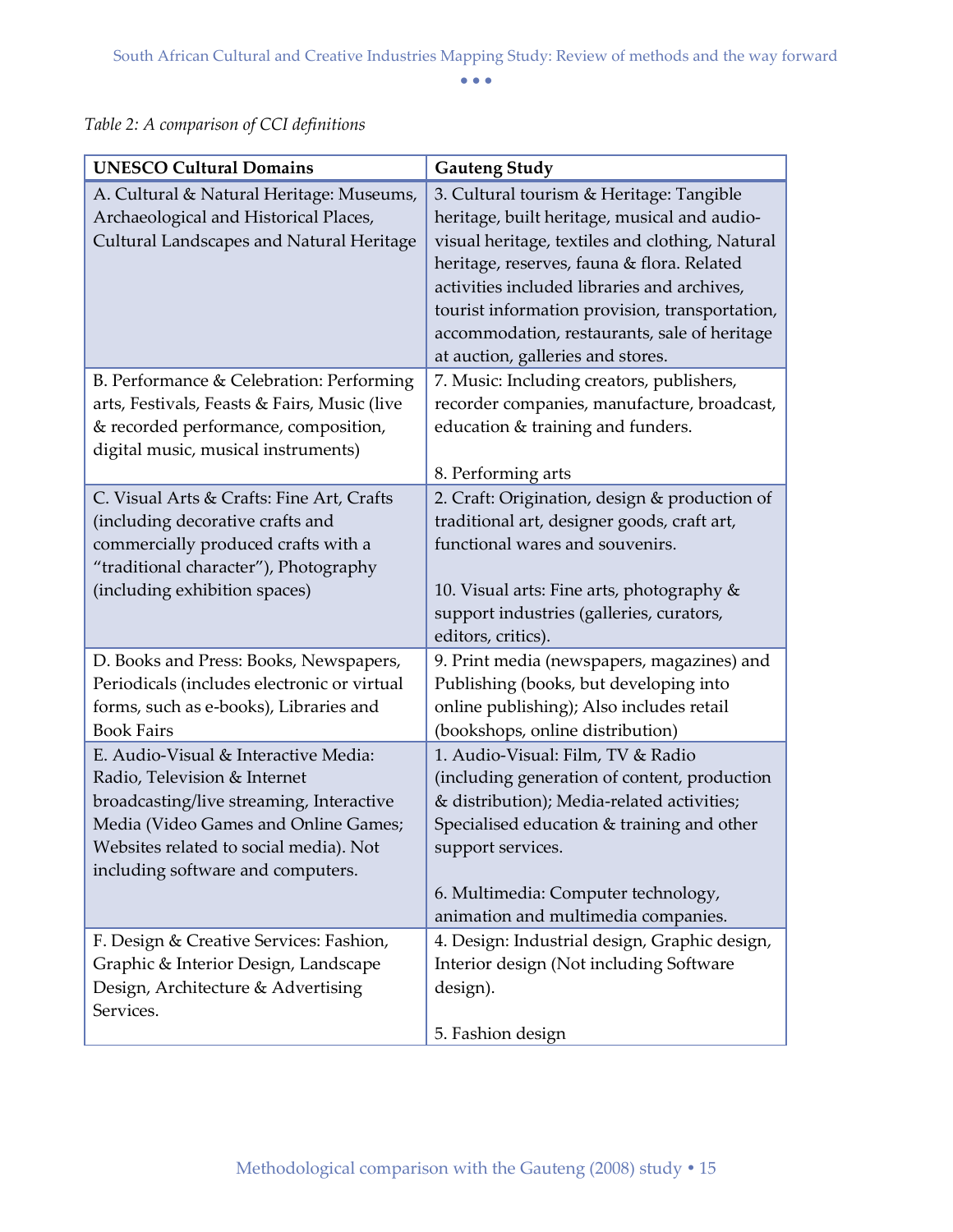The Gauteng study also has much less of an emphasis on online activities in both the publishing (Books and Press) and Audio-Visual and Online Media categories. Tourism, included in category 1 of the Gauteng study, is regarded as a "Related" domain in the UNESCO classification system and is thus not included in the 2014 study. Visual Arts and Crafts includes commercially produced crafts in the UNESCO classification, as long as they have some "traditional character". These differences mean that the studies are not directly comparable, but that there is enough overlap in most categories to allow some instructive comparison.

| DAC Study                                   | <b>Gauteng Study</b>                                                                                                            |
|---------------------------------------------|---------------------------------------------------------------------------------------------------------------------------------|
| <b>Internet Search</b>                      | <b>Extensive Internet search</b>                                                                                                |
| Contacting Key Institutions                 | <b>Contacting Industry Bodies</b>                                                                                               |
| Contacting<br>Newspapers/Magazines          | Searching through listings (companies, individuals,<br>performances, venues) in newspapers and sector specific<br>publications. |
| <b>Contacting Union Bodies</b>              | <b>Contacting Industry Bodies</b>                                                                                               |
| <b>Purchasing Pre-Existing</b><br>Databases | Discussion with the "technical" committee                                                                                       |
| Snowball sampling                           | Interviews (snowball sampling)                                                                                                  |

*Table 3: Methods - Defining the population*

In terms of the research method used, both studies chose to construct their own databases, rather than to use secondary, national-level data. As shown in Table 3, both studies used very similar methods in order to define the population including: internet searches, contacting key institutions and industry bodies for information on members, searching or contacting the media, and using snowball sampling (requesting information on other CCIs from those being interviewed). The only significant difference was that the DAC study also purchased pre-existing database, while the Gauteng study used discussion with the technical committee.

Both studies conducted pilot studies to test the survey instrument. In terms of sampling, the Gauteng study used stratified (by small versus large firms) random sampling, while the DAC study simply used random sampling. Both studies used face-to-face interviews and telephone interviews. In the DAC study, both kinds of interviews used the same questionnaire and took between 40 and 50 minutes to complete. A total of 738 interviews were conducted in Gauteng Province. In the Gauteng (2008) study, two versions of the questionnaire were used: an in-depth, 40 minute questionnaire for the face-to-face interviews (190 conducted), and a shorter version used for the telephone interviews (538 conducted) that focused on employment, turnover, costs and funding.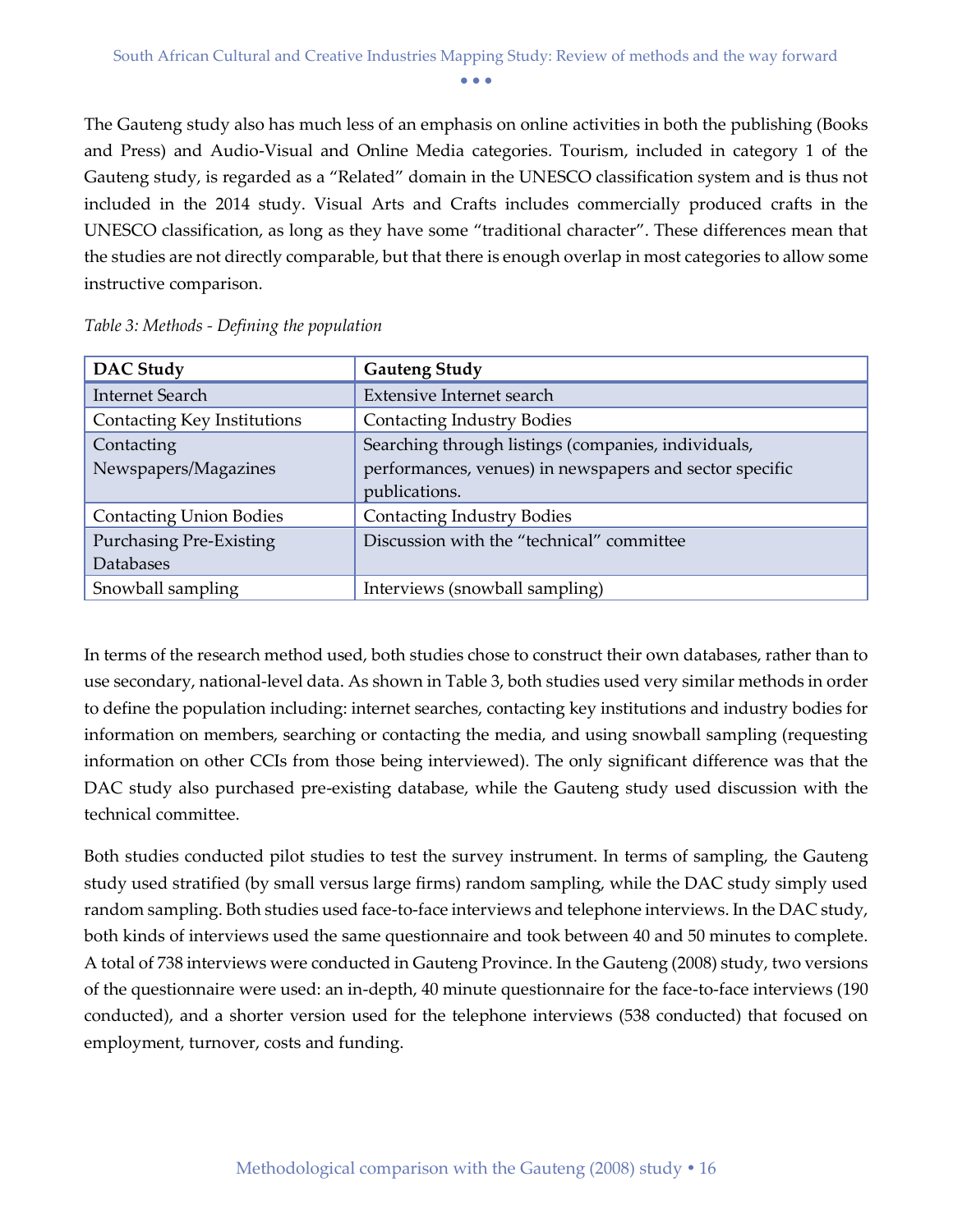As expected, Table 4 reveals some interesting differences between the two studies. In terms of the number of CCI firms in Gauteng, both studies found fairly similar results (between 11 000 and 12 000). However, the DAC (2014) study allowed for some under-counting (20%). Thus the number of firms traced in the DAC study (9 290) was actually somewhat lower that the Gauteng study.

| Domain                                 | Gauteng Study (%)<br>[ranking] | DAC Study (%)<br>[ranking] |
|----------------------------------------|--------------------------------|----------------------------|
| Design and Creative<br><b>Services</b> | 30 [2]                         | 34[1]                      |
| <b>Visual Arts and Crafts</b>          | 31 [1]                         | 13[3]                      |
| Performance and<br>Celebration         | 14[4]                          | 28 [2]                     |
| Audio-Visual and<br>Interactive Media  | 15[3]                          | 13[3]                      |
| <b>Books and Press</b>                 | 2[6]                           | 10[4]                      |
| Cultural and Natural<br>Heritage       | 8[5]                           | 3[5]                       |
| Total                                  | 100%                           | 100%                       |
| Total number of firms                  | 11 320                         | 12 113                     |

*Table 4: A comparison of the number of firms by domain*

In terms of the percentage of firms in each domain, there are some large differences. For example, despite the fact that the Gauteng (2008) study did not include Landscape Design, Architecture or Advertising in the Design and Creative Service domain, both studies find that this domain makes up about a third of the sector. Conversely, despite their relatively similar definitions of the Visual Arts and Crafts domain, the DAC study finds this sector to be less than half the size (13% of all CCI firms in Gauteng) of the Gauteng study (31% of all CCI firms in Gauteng).

As expected, since the Gauteng (2008) study did not include arts festivals, it found that the Performance and Celebration category was much smaller (14%) than the DAC study (28%). By order of magnitude, the biggest difference was in the Information, Books and Press category, which the Gauteng study found to make up only 2% of the CCIs in the province, while the DAC study found that it was five times as large (10%). This may be because of the stronger inclusion (and development) of electronic and virtual forms of publishing in the DAC study. Finally the Gauteng study found Cultural and Natural Heritage to be larger (8%) than the DAC study (3%), probably because the Gauteng study included tourism related activities, while the DAC study did not.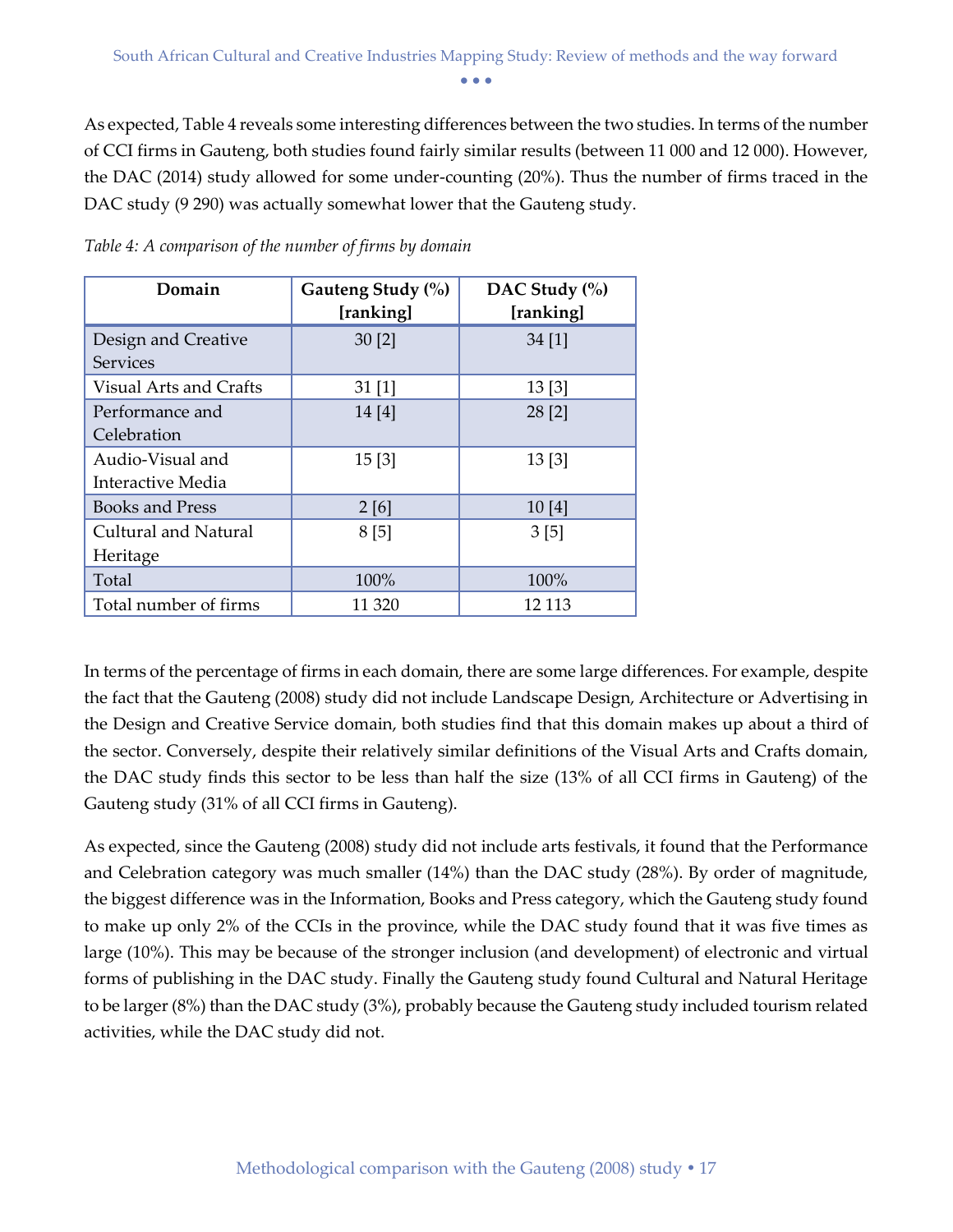Looking at the rankings, some patterns to emerge from both studies. Both studies <u>agree</u>:

- Design and Creative services is large (ranked at either 1 or 2)
- Books and Press and Cultural and Natural Heritage are the smallest domains (ranked last)
- Audio-visual and Interactive media make up between 13% and 15% of CCIs in Gauteng

Major differences are:

- The size of the Visual arts and Crafts sector
- The size of the Performance and Celebration sector

*Table 5: A comparison of firm characteristics*

|                                          | Variable                   | Gauteng<br>Study    | <b>DAC</b><br>Study |
|------------------------------------------|----------------------------|---------------------|---------------------|
| Ownership                                | Black, coloured,<br>Indian | "Majority<br>white" | 50%                 |
|                                          | Male                       | [not reported]      | 69.4%               |
|                                          | Up to 35 years old         | 37%                 | 36%                 |
| Firm Age                                 | Years                      | $34\% < 4$ yrs      | $36.4\% < 8$        |
|                                          |                            | $44\%$ 10 + yrs     | yrs                 |
|                                          |                            |                     | $52.8\%$ , 12       |
|                                          |                            |                     | yrs                 |
| Organizational structure                 | Close Corporation          | 44%                 | 35%                 |
|                                          | Pty. Ltd.                  | 18%                 | 25%                 |
|                                          | Non-Profit                 | 11%                 | 17%                 |
| Member of Industry association/body      | Members                    | 54%                 | 35.8%               |
| Employment Type: average number per firm | <b>Full Time</b>           | 13.1 (56%)          | 7.4 (36%)           |
| (percentage)                             | Part-time                  | $2.3(10\%)$         | 5.6 $(27%)$         |
|                                          | Freelance/Contract         | 8.1 (34%)           | 7.8 (37%)           |

Both studies found that owners of CCI firms included a significant number of young people (35 years old or less), and that the sector was dominated by smaller firms. The firm age group categories were different, but the comparison seems to show that the DAC study picked up a smaller proportion of younger firms (as discussed elsewhere in this report). Both studies found that the most common organisational structure was a Close Corporation. The 2008 study found that more than half (54%) of firms belonged to an industry body or association, while only about 36% of the 2014 study sample did. There were also some differences in the average number of employees: 23.5 people in the 2008 study and 20.8 in the 2014 study (probably as a result of the stratified sampling used in the 2008 study, which included more large firms). This might also be the reason for the much higher percentage of full-time employees found in the 2008 study (56% compared to 36%).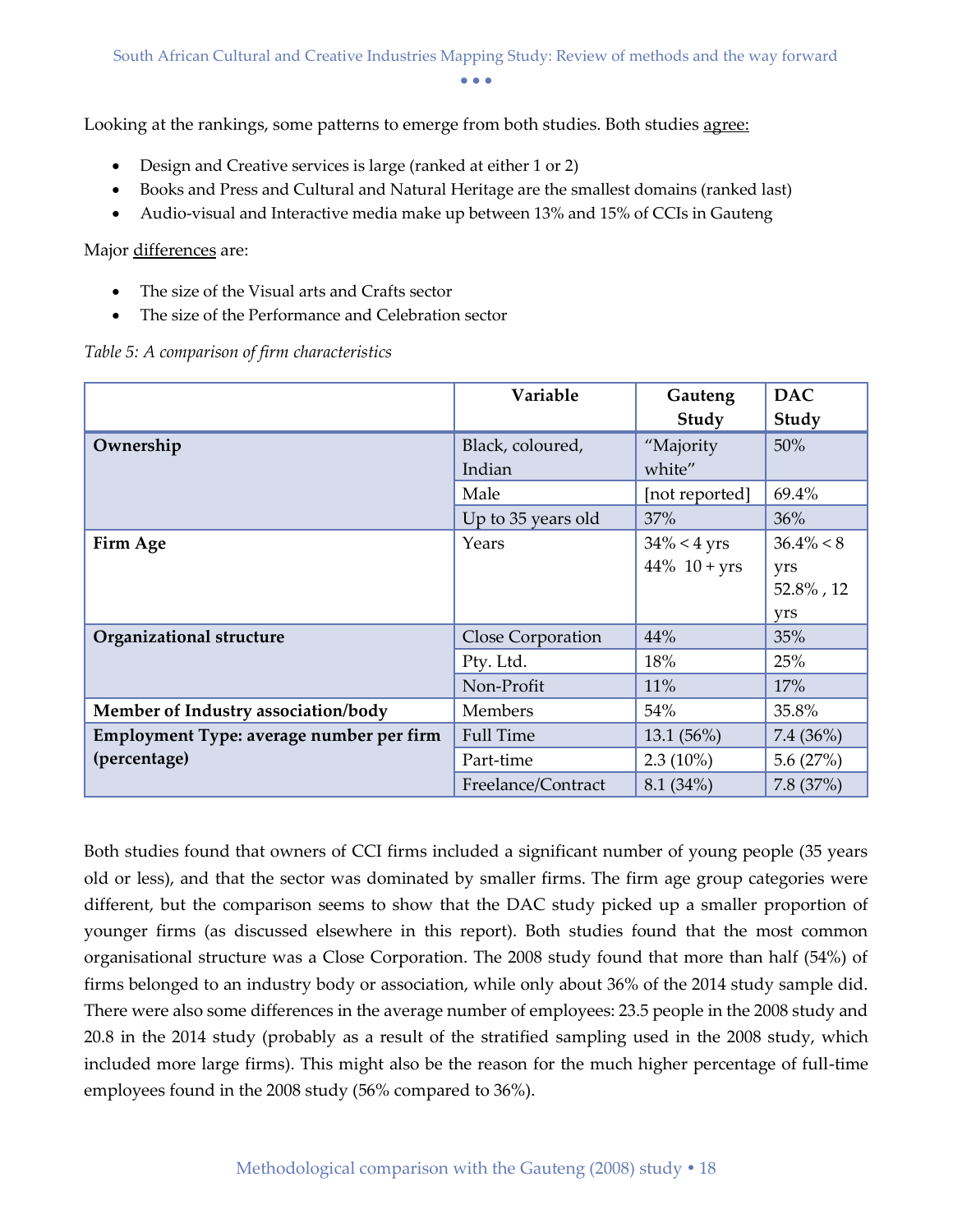Both studies found that firms derived most of their income from direct sales and services to the public (77% in the DAC study and 75% in the Gauteng study). The DAC study found that 29% of Gauteng CCIs derived some income from local, provincial or national government grants, but that this made up the main source of income for only 12.5% of firms. Similarly, the Gauteng (2008) study found that 25% of firms had applied for government funding in the last two years.

The studies differ markedly in terms of their finding about export markets. The DAC study found that only 26% of CCI firms in Gauteng sold any of their goods or services to foreign buyers. Those that did sold only about 22% of their products and services to export markets. On the other hand, the Gauteng (2008) study found that most sectors had reasonably high levels of exports, with the most active sectors being audio-visual (61%), multimedia (55%) and music (54%). The craft sector had the lowest export level at 31%.

| Variable                      | <b>Gauteng Study</b> | DAC Study    |
|-------------------------------|----------------------|--------------|
| Turnover p/a (in 2014 prices) | R46.07b              | R96b - R114b |
| Value added p/a (2014 prices) | R14.73b              | R53b – R63b  |
| Direct employment             | 63 000               | 90 260       |
| Total employment impact       | 182 000              | 197450       |

*Table 6: A comparison of economic impact and employment*

As discussed earlier in this report, the economic impact study in the DAC (2014) report was based on the relatively small percentage of firms that agreed to divulge their financial data, thus making this section of the report less reliable. The Gauteng (2008) study also reported that some firms were not willing to share their financial data, reducing the reliability of the estimates. However, nearly all respondents in the DAC study answered questions on the employment numbers, making at least the direct employment numbers more reliable.

Keeping in mind the different ways in which the studies defined the cultural industries and that the 2008 study stratified the sample (thus included more large firms) it can be seen from Table x, that turnover per annum of the cultural industries in Gauteng (in 2014 prices) appears to have increased between 2008 and 2014. The differences in magnitude of the growth between turnover and value added make the results somewhat difficult to interpret. Similarly, direct employment in 2014 was a third more than in 2008, but the total employment (including indirect employment) figures are quite similar. Nevertheless, there seems to be at least some evidence that the sector did experience some growth between 2008 and 2014.

In conclusion, the comparison shows that, although different CCI classification systems were used, both the DAC (2014) and the Gauteng (2008) studies used quite similar methods in defining the population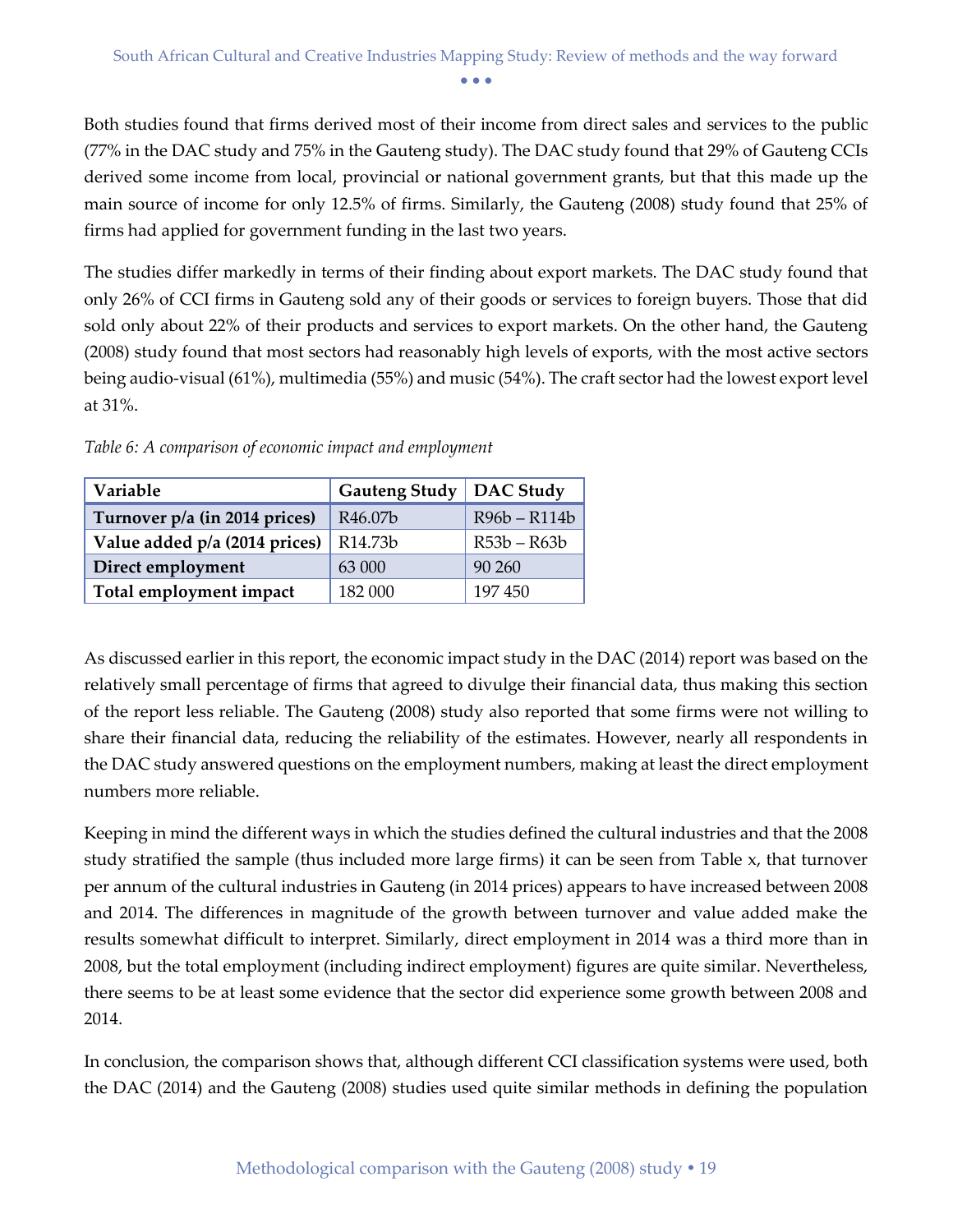and, to a certain extent, in generating a sample for interviews. The studies are of comparable sizes (based on 728 interviews in the 2008 study and 738 interviews in the 2014 study). Both studies found that the Design and Creative services domain in Gauteng is large, that Books and Press and Cultural and Natural Heritage are the smallest domains and that the Audio-visual and Interactive media domain makes up about 14% of CCIs in Gauteng. Both studies found quite similar firm structures, although there are some large differences in employment type and number that can probably be explained by the stratified sampling technique used in the 2008 study that resulted in the inclusion of more large firms. Both studies found that only a sub-set of firms were willing to share their financial data, making these estimates less reliable than, for example, employment data.

Although a direct comparison of the results is not possible because of differences in classification systems, sampling techniques and time period, the results of the two studies are not so different that either of them are invalidated. Where there are differences, they can (at least to some extent) be explained by the differences in classification of the CCI domains and/or sampling technique. Large differences in financial data may be the result of the small sample of firms who were willing to divulge this information. It is thus concluded that this comparison supports the validity of the DAC (2014) study results in Gauteng province.

### <span id="page-20-0"></span>7. The way forward

Many of the mapping studies and guides reviewed emphasised that the completion of a mapping study is the beginning of a process, rather than the end of a project. For the study to have value, the results need to be presented in useful and interesting ways to all the various stakeholders. Also, a map of the creative industries needs to be a "living" document that is continually updated, added to and analysed to increase the understanding of the CCIs over time. This section of the report addresses the dissemination of the findings of the 2014 DAC Mapping Study as well as making recommendations for taking the work forward in the future.

#### <span id="page-20-1"></span>6.1 Dissemination of current findings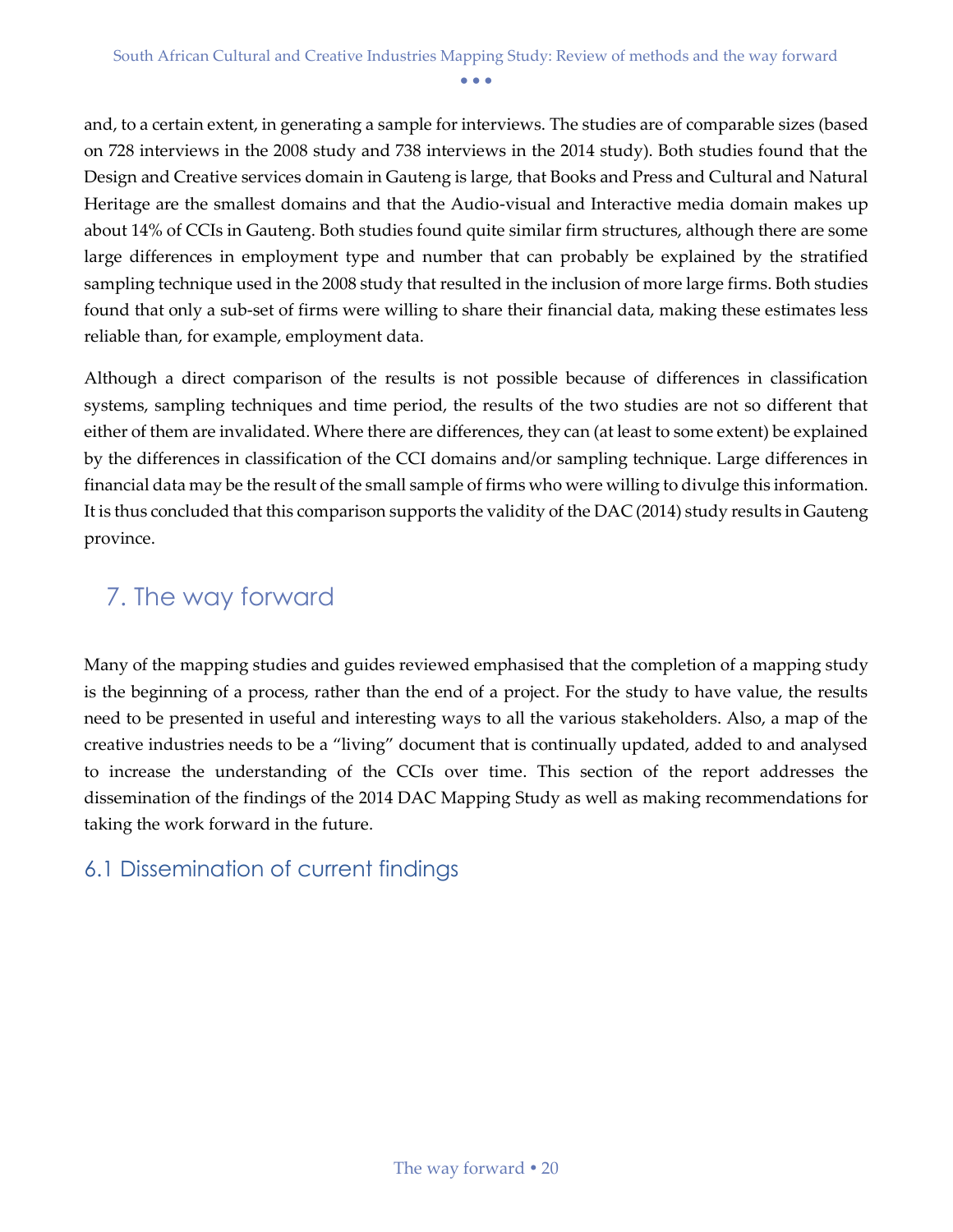"The mapping study needs to draw out a clear story about the creative industries from the evidence that has been collected. This can then be tailored towards the audience at which the project is aimed" (Mapping the Creative Industries, British Council, 2010:49).

As already mentioned, mapping studies can be useful in a number of ways and to multiple stakeholders. However, the challenge is to present the results in such a way that they are relevant, easily comprehensible and useful to various groups. While a comprehensive report may be most useful to government officials in

specialist departments and researchers, it is unlikely to be read by a wider audience.

One of the concerns highlighted by "many" of participants of the South African mapping study (2014:22) was that they would not benefit from the study, in that that results would not be used for the benefit of those in the industry. They also expressed a wish to receive feedback, once the study was completed. To this end, it is suggested that the results of the mapping study are made available in a number of ways:

- As a research report, available online via the Cultural Observatory website;
- As a series of 2 page information sheets, with data presented in a visually appealing and interesting way through the use of information graphics for each domain and for each province (where the sample size warrants this) available online via the Cultural Observatory and as a limited number of hardcopies;
- In a series of media reports, including online newsletters, such as *The Conversation;*
- In at least one workshop or presentation to public servants and industry;
- As conference papers presented at local and international academic conferences;
- Publication in accredited academic journals.

#### <span id="page-21-0"></span>6.2 Research: The SA Framework for Cultural Statistics

In order to advance understanding and evidence-based policy formulation in the CCIs in South Africa, the mapping study needs to be taken forward. As reviewed in this report, most mapping studies start with an analysis of existing national statistical data collected by government, followed by the collection of primary data in order to fill gaps and verify national data. The South African approach has been somewhat the other way around, although a study was commissioned by DAC entitled "South African Framework for Cultural Statistics: Classification Guide for the South African Framework for Cultural Statistics (SAFCS)" (2014). This report followed on from the conceptual framework that was completed in 2013.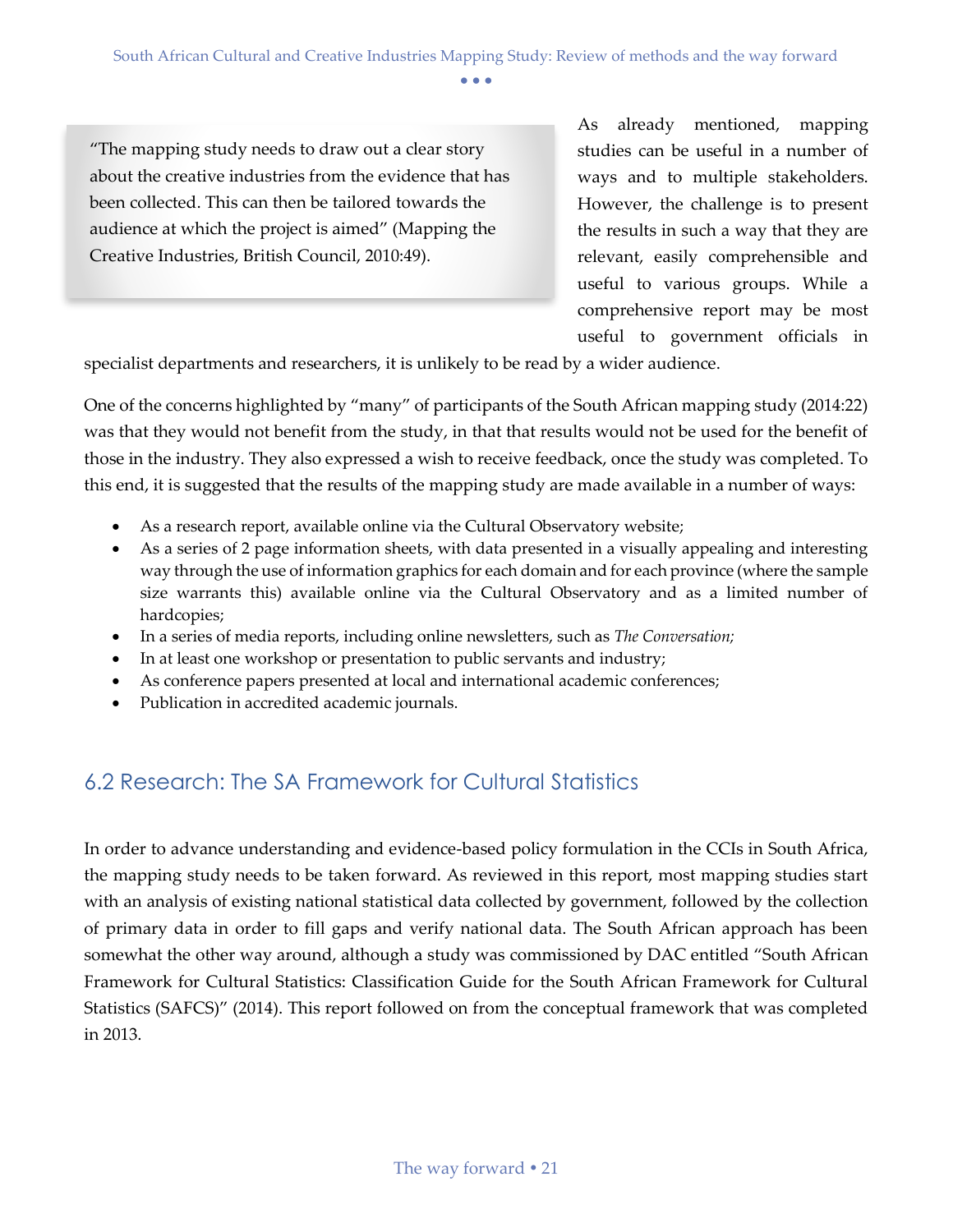The main findings of the report are that the International Standard Industrial and Central Products

"South Africa has key data sets and publications which contain existing codes relevant to culture…Much of the cultural framework is well served by the standard industry definitions" (SAFCS, 2014).

Classification codes currently in use by Statistics South Africa provide much detailed information and make a good starting point for both mapping the CCIs at a national level and for working towards a system of Cultural Satellite Accounts which could be used to determine the economic impact and job creation potential of the CCIs.

The report does outline some limitation of the available national level data (also highlighted

in the international studies reviewed). Some classification systems are considered outdated, and some categories may be too broad. To manage this latter problem, however, some weighting guidelines have been developed (see, for example, the UK *Toolkit,* Appendix 2). The SAFCS puts forward a method for measuring cultural activities, cultural products and cultural occupations (guided by the UNESCO (2009) framework of the various cultural domains).

Phase 3 of the SAFCS project would be to test the Framework by populating it with data, and to identify policy-relevant indicators for each domain or activity. The results could be usefully compared to the 2014 DAC Mapping Study results, which used primary survey data.

While the SAFCS approach would face some methodological challenges, and would probably not solve the problem of how to include the informal sector, the results produced would be internationally comparable, and would lend themselves towards time series analysis. It is thus recommended that Phase 3 of this project be commissioned as soon as possible.

### <span id="page-22-0"></span>*6.3 Phases of the research*

To achieve the goal of a "living" mapping study, it is important to focus research efforts in a number of directions. On order to chart the way forward, the following three Phases of mapping study research are suggested:

#### <span id="page-22-1"></span>*Phase 1: Production of the information sheets:*

- The provincial status of the Cultural and Creative Industries (CCIs) for the country as a whole and following provinces will be produced with the help of a specialist in cultural information graphics design: Eastern Cape; Western Cape; Gauteng; KwaZulu-Natal;
- Information sheets on the status of the CCIs by sector (using the UNESCO categories) will be produced for the following sectors: Design and Creative Services; Visual Arts and Crafts; Performance and Celebration.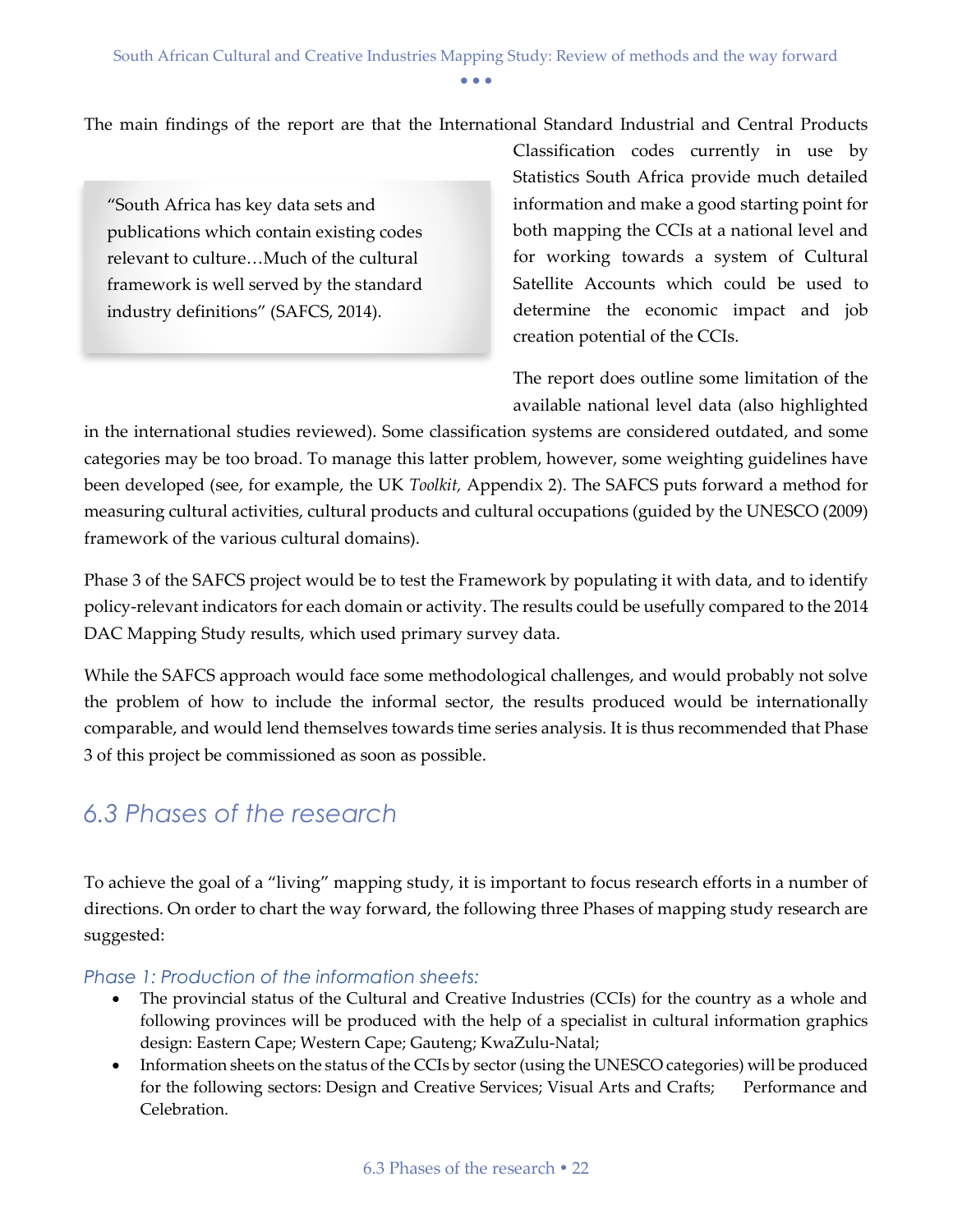- The results of this analysis will be presented at a stakeholder workshop in Johannesburg to be held on 19/2/2016. Discussion and feedback from the workshop will be incorporated into producing the next phase of work.
- The results will also be presented at a National Conference in Port Elizabeth to be held on 22 and 23 March 2016.

#### <span id="page-23-0"></span>*Phase 2: Information sheets and research*

This phase focuses on the incorporation of discussion and feedback from the workshop and conference, on deeper analysis of existing data, and on planning the commissioning of the next phase of the research.

- Information sheets on the provincial status of the Cultural and Creative Industries (CCIs) for the other provinces will be produced.
- Information sheets on the status of the following CCIs by sectors (using the UNESCO categories) will be produced: Cultural & Natural Heritage; Information, books and press; Audio-visual and interactive media.
- Scientific research outputs based on a deeper analysis of the data will be produced, presented at national and international conferences, and submitted to academic journals for publication. The results will also be make available as 800 word Policy Briefs. The planned areas of research include, but are not limited to: An analysis of job creation and transformation in the South African CCIs; and CCIs and regional development: An analysis of the relationship between the CCIs and municipal level regional economic development.

#### <span id="page-23-1"></span>*Phase 3: Mapping the CCIs*

As discussed in section 6.2 of this report, the next phase of the research is to commission further exploration of national-level data relating to the CCIs. In this phase, the Cultural Observatory will work with research partners to populate the South African Framework of Cultural Statistics and to analyse the data. As with the 2014 DAC Mapping Study, results will be disseminated to stakeholders in a number of ways including workshops, media, publication and policy briefs.

This phase of the work also seeks to identify gaps in data and knowledge about the CCIs in South Africa. Depending on the gaps identified and the policy needs, a number of potential projects could be undertaken, focusing more closely on particular sectors or regions. For example,

- Studies at a regional or municipal level, using a case study approach, could link to the growing international focus on "creative regions" and "creative cities"; and/or
- In-depth case studies of some CCI sectors, using a sample of telephone interviews, key stakeholder interviews and existing secondary data (e.g. from SARS and *TradeMap*), with the 2014 mapping study as a baseline, such as the film industry; music industry; fashion industry; and/or
- A series of "state of the sector" reports on things like: Craft; Festivals; Museums in South Africa, using the 2014 mapping study as a starting point, but focusing on qualitative data (especially for sectors like museums that have big non-market benefits and don't charge entrance fees).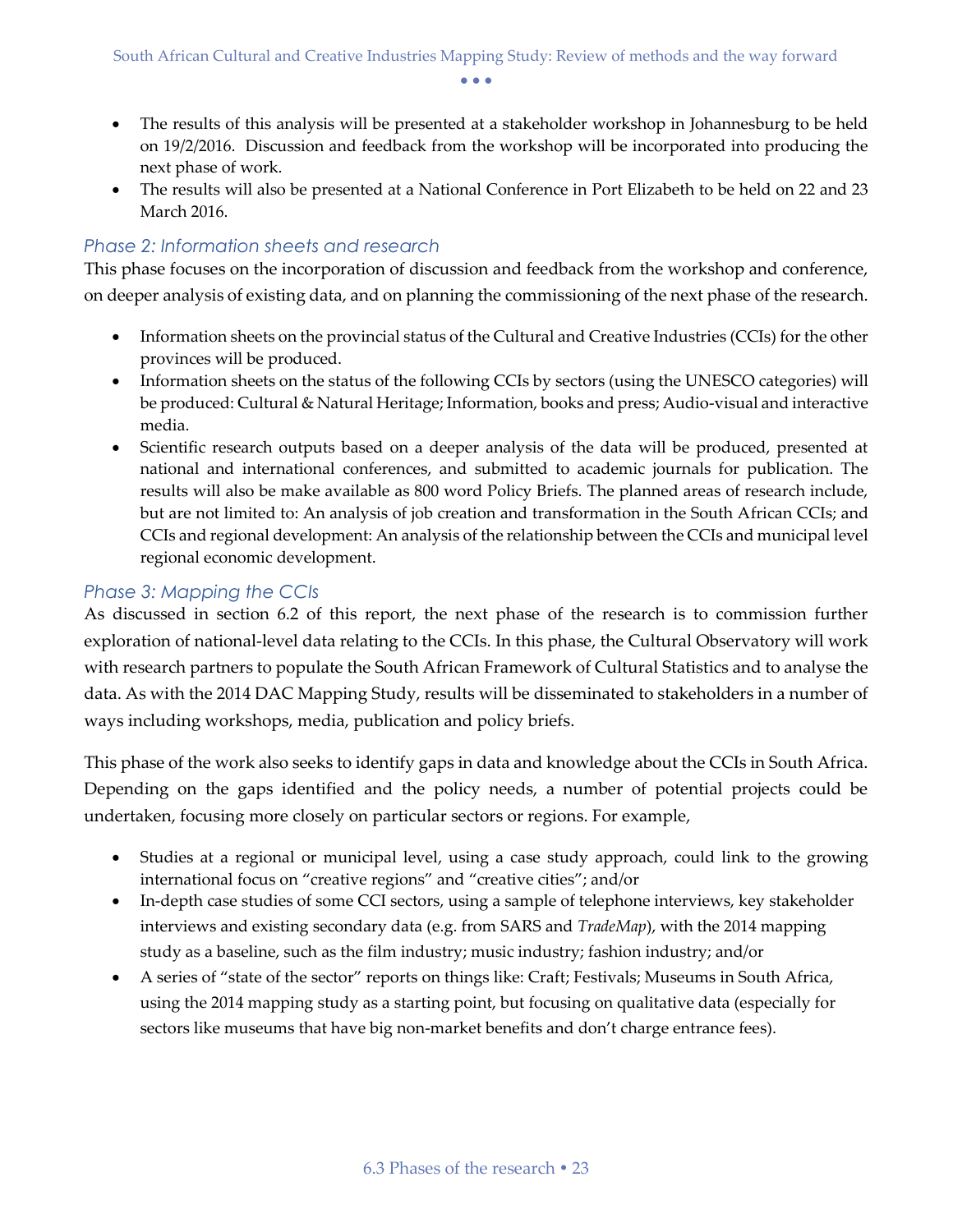# <span id="page-24-0"></span>*8. Concluding comments*

Mapping studies of the Creative and Cultural Industries (CCIs) can be a useful way to raise the profile of the industry, benchmark development, provide evidence of the economic importance of the industry, and identify potential areas of growth and policy intervention. The aim of this report was to evaluate the methodology of the DAC (2014) Mapping Study, which was the first national mapping study in South Africa and to provide recommendations for the way forward.

The South African mapping study commissioned by DAC and conducted by Plus94, compiled a database of 24 756 CCIs, and interviewed a sample of 2 477 of them. A review of international best practice revealed that, while the use of primary data has some advantages, it is only recommended when national-level secondary data is not available or where it is completely unreliable or out of date. While the survey method does have some advantages, estimation of the "universe" (or population) is difficult, and selfreported financial data may be unreliable. Only one in ten of the firms contacted agreed to participate in the study, and only 30% of these provided information on turnover. The report on the SA Framework for Cultural Statistics (SAFCS) (2014) showed that South Africa does have "key data sets" at national level that could be used to map the CCIs. This is also the first step in compiling a system of Cultural Satellite Accounts.

Recommendations are that (i) Data from the 2014 Mapping Study be disseminated to stakeholders in various forms so that (as recommended by various guides) the study helps to raise the profile of the CCIs and is useful to those in the industry itself and to policymakers; and (ii) Phase 3 of the SAFCS (populating the framework with data) should be implemented so that national-level data can be used to supplement the survey data already collected. The use of national-level data has some advantages, such as its use in tracking changes over time and in making international comparisons.

### <span id="page-24-1"></span>*9. References cited*

Atlas Cultural de la Argentina [http://repositorioimagen](http://repositorioimagen-download.educ.ar/repositorio/Download/file?file_id=369cc78a-f672-4a33-bdd5-34d20b63d3f8)[download.educ.ar/repositorio/Download/file?file\\_id=369cc78a-f672-4a33-bdd5-34d20b63d3f8](http://repositorioimagen-download.educ.ar/repositorio/Download/file?file_id=369cc78a-f672-4a33-bdd5-34d20b63d3f8)

#### Cultural Mapping Guide for Small Towns, Canada (2012)

http://www.creativecity.ca/database/files/library/Cultural Mapping Best Practices Manual May 2012 [.pdf](http://www.creativecity.ca/database/files/library/Cultural_Mapping_Best_Practices_Manual_May_2012.pdf)

Cultural Times: The first global map of cultural and creative industries (2015). CISAC – The International Confederation of Societies of Authors and Composers.